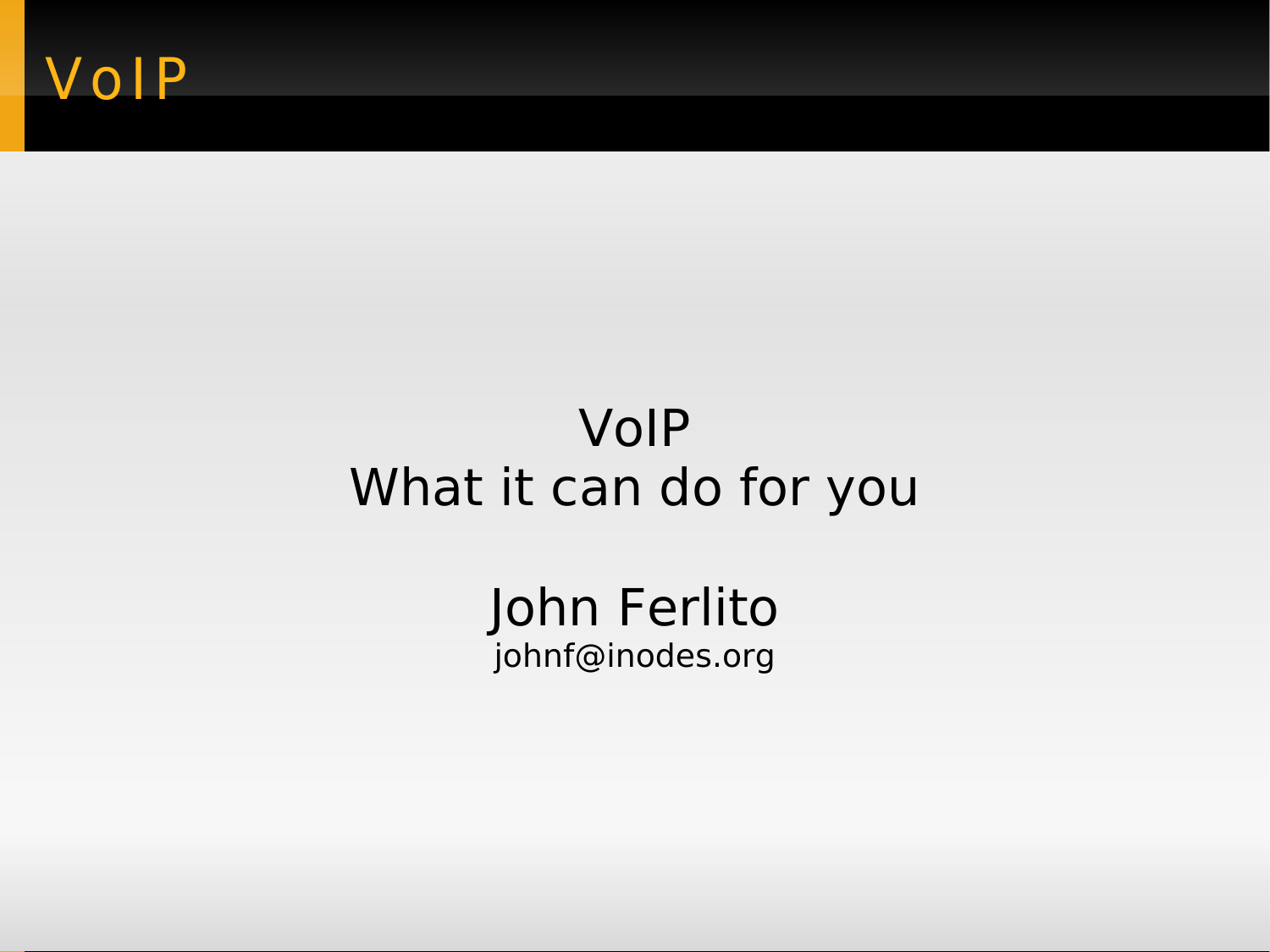# Apology

- LCA Payment gateway
- http://justblamepia.com
- Pay Now!!
- We need volunteers!

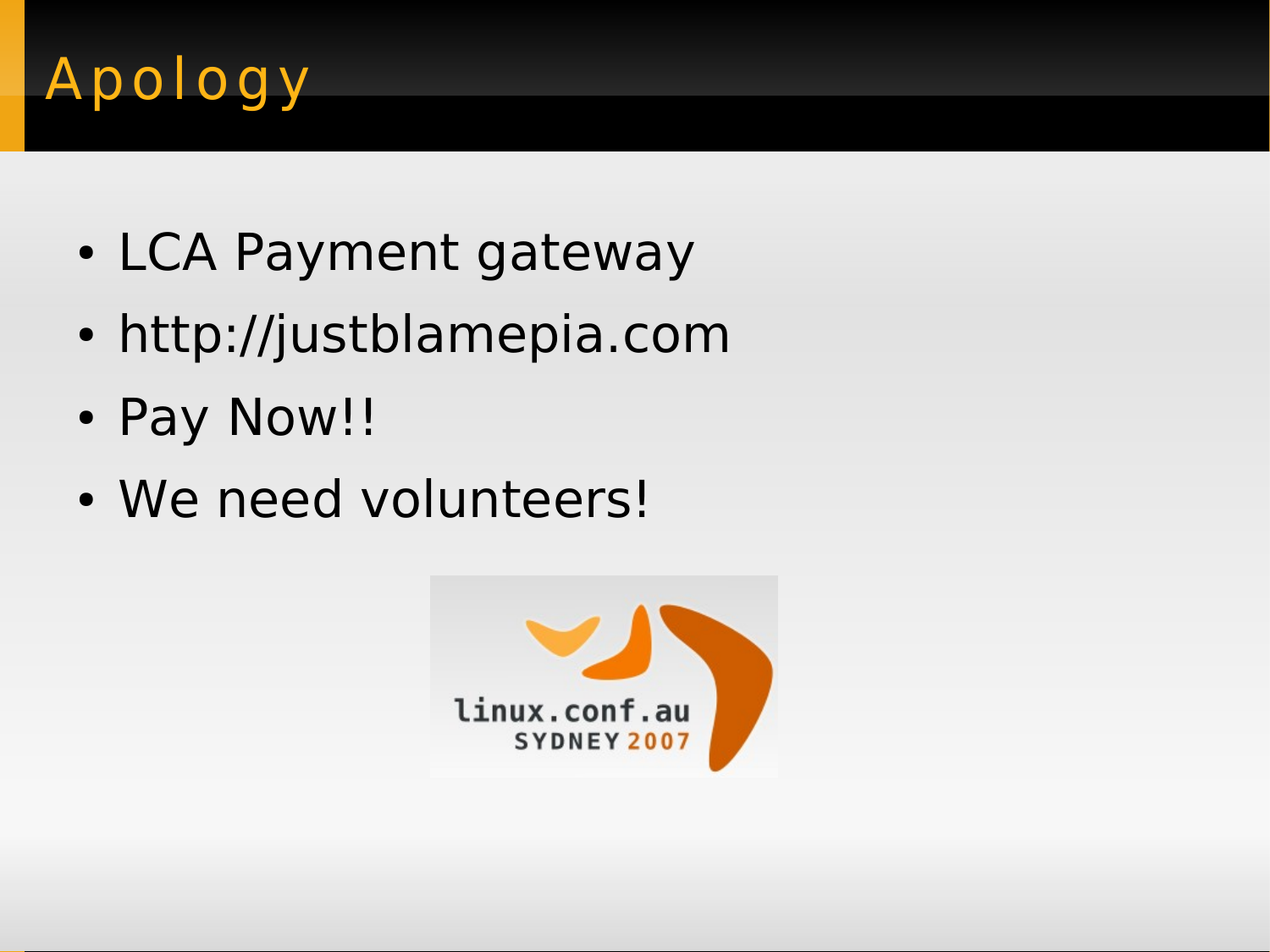### Background

- Using VoIP for 5 years
- Basic Setup at home
- Mobile Least Cost Routing
- IVR for Beagle
- Beagle Distributed Call Centre
- Throw away the copper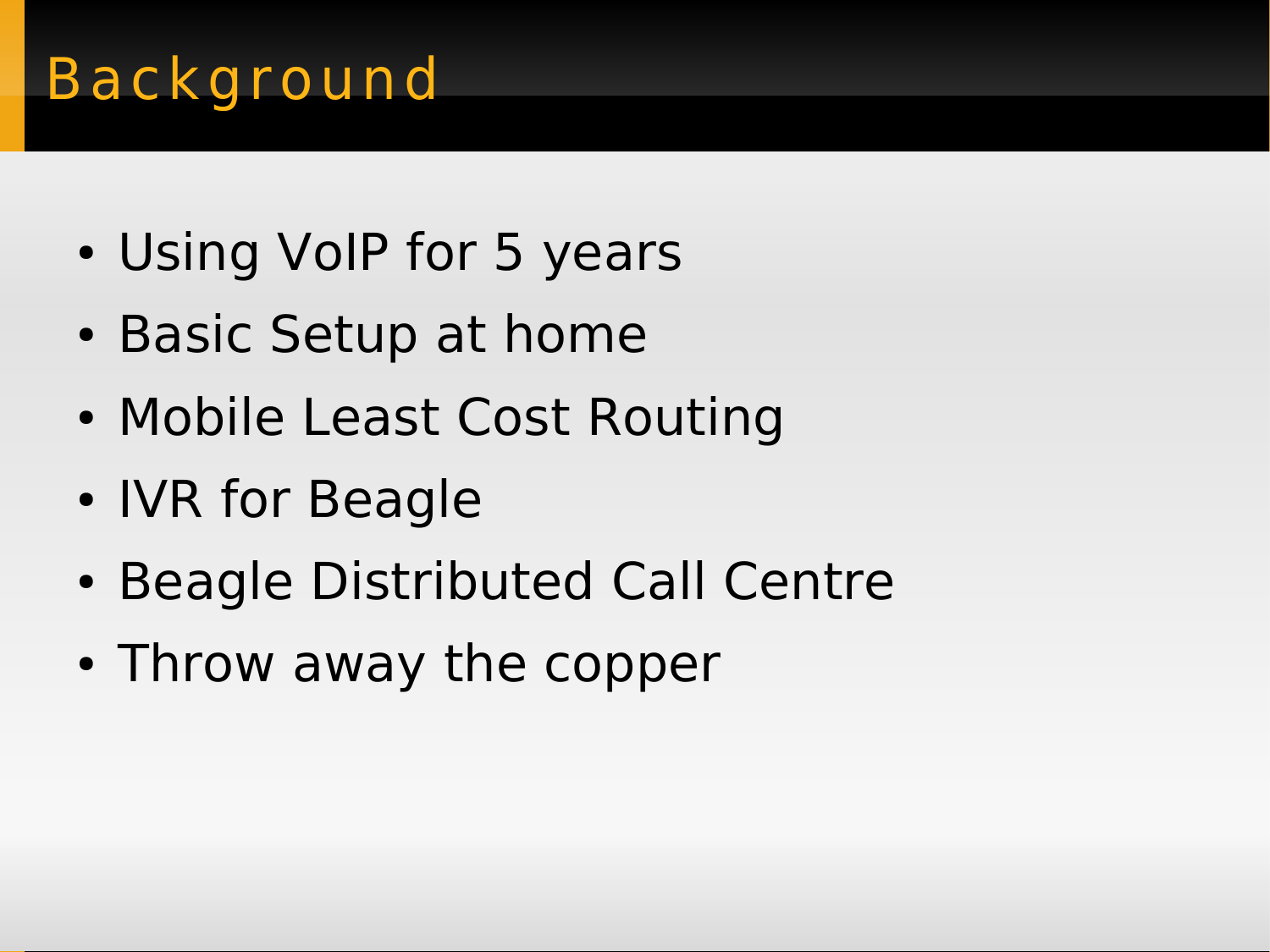## FXO and FXS

- What do they mean?
	- who cares?



- Some ports are for phones
- Some ports are for PSTN/PRI/BRI
- They are usually well labeled
- http://www.patton.com/technotes/fxs fxo.pdf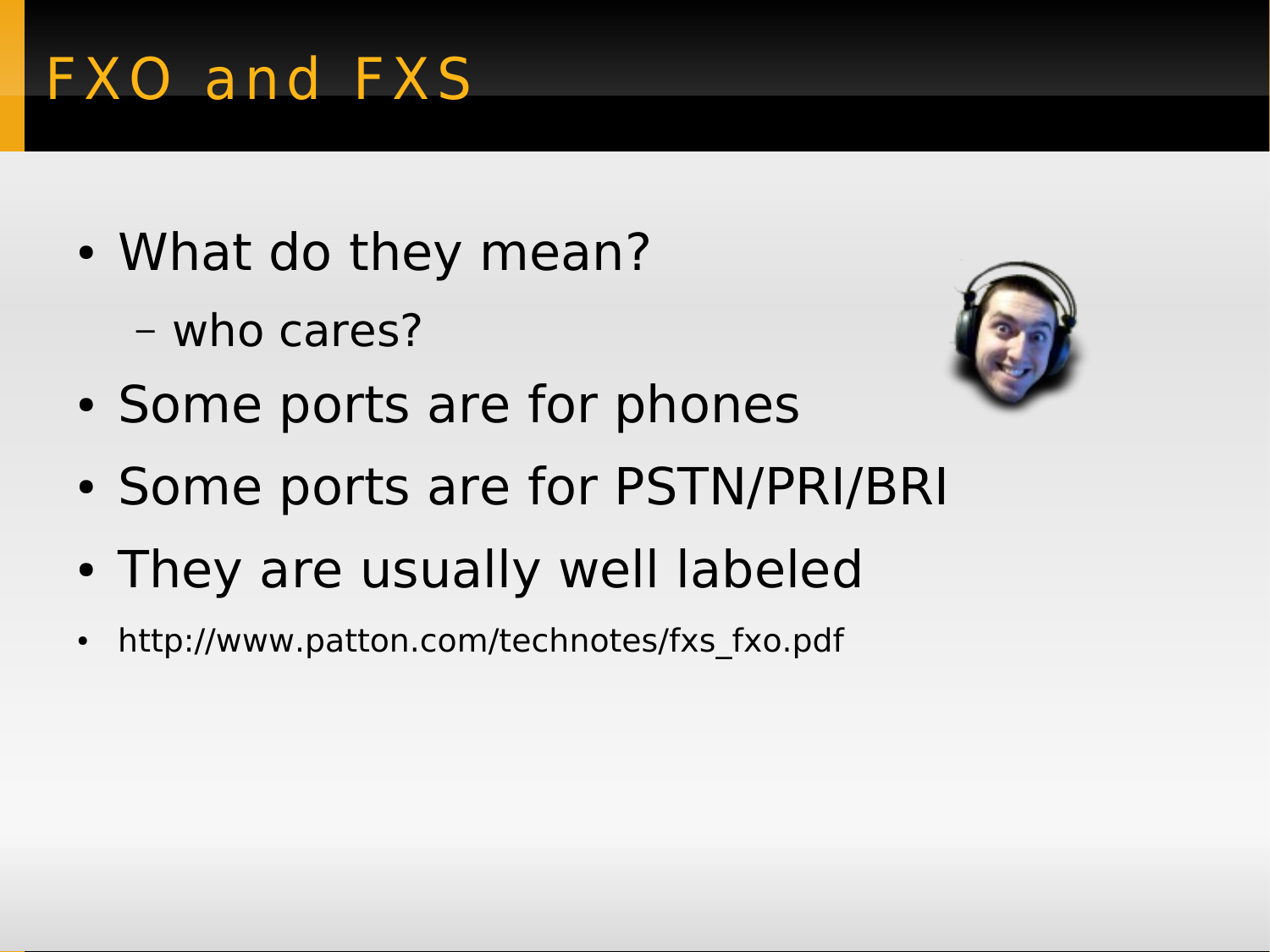### What we will cover

- VoIP Basics
- VoIP Hardware
- VoIP Software
- VoIP Providers
- Beagle Case Study
- Demo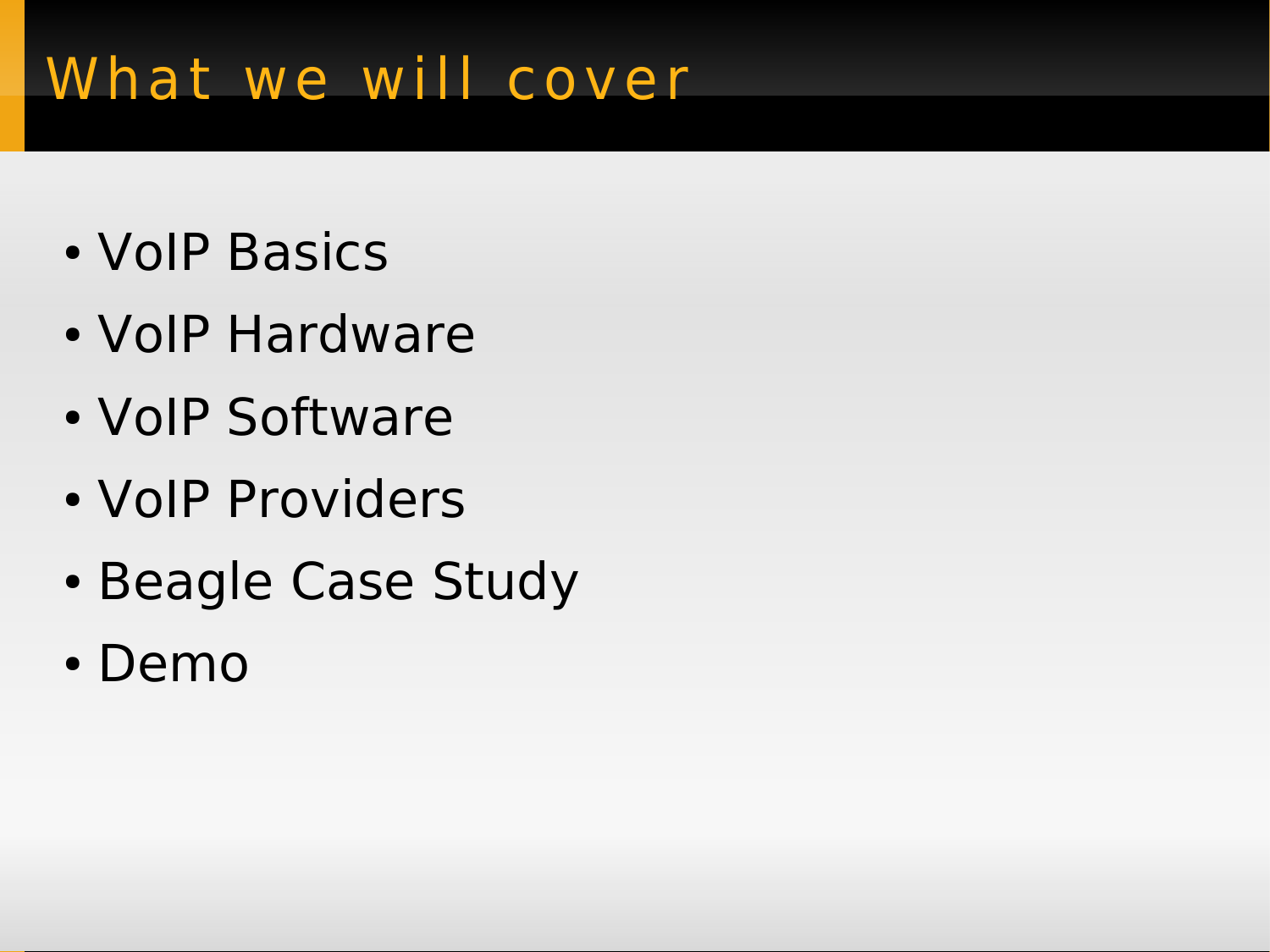#### VolP Basics



#### VoIP over IPoAC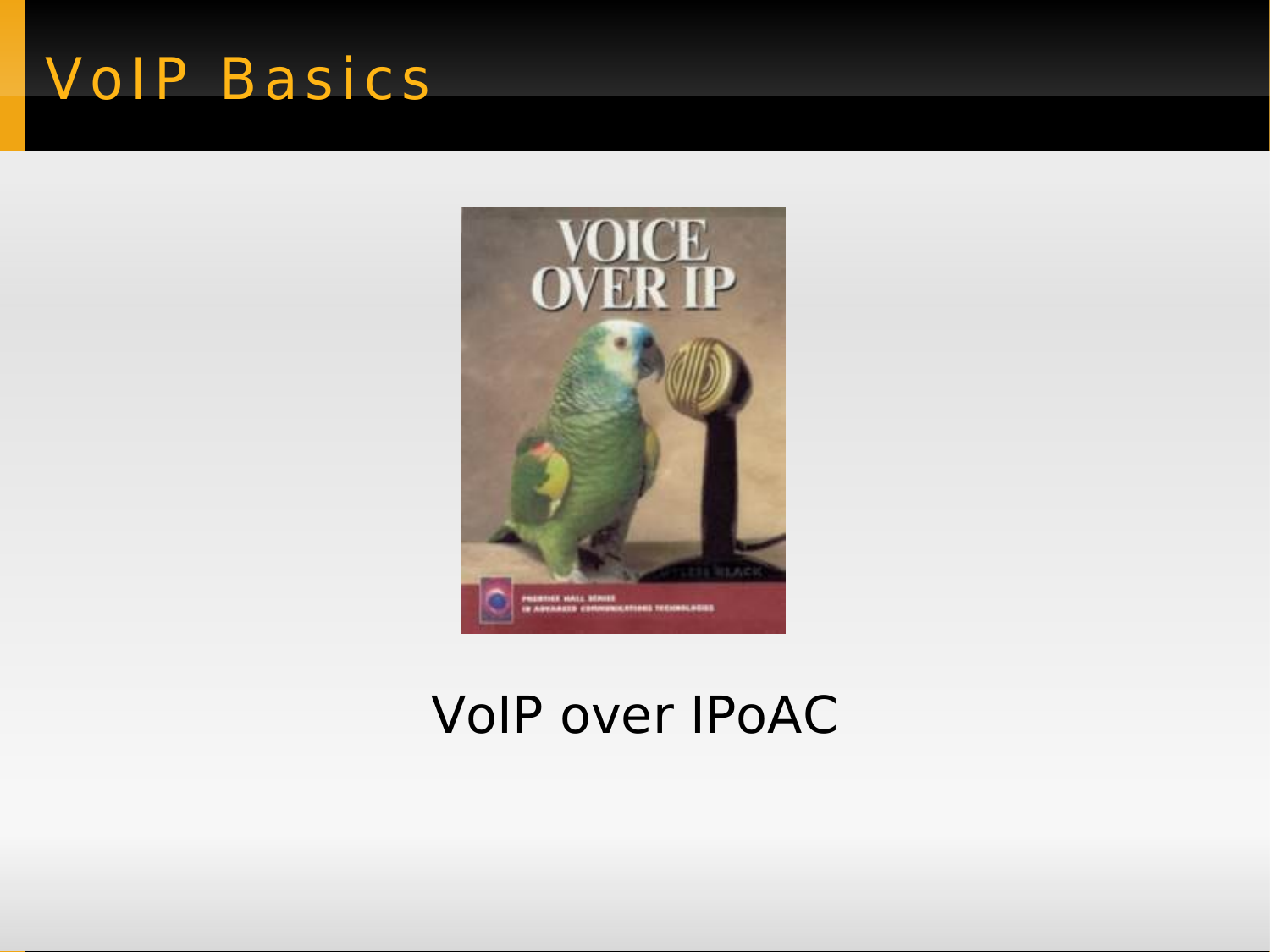

- How many of you have used VoIP?
	- without knowing it (Calling cards)
- Use a VoIP provider?
- Have an Analogue Telephone Adapter?
- Use something like Asterisk?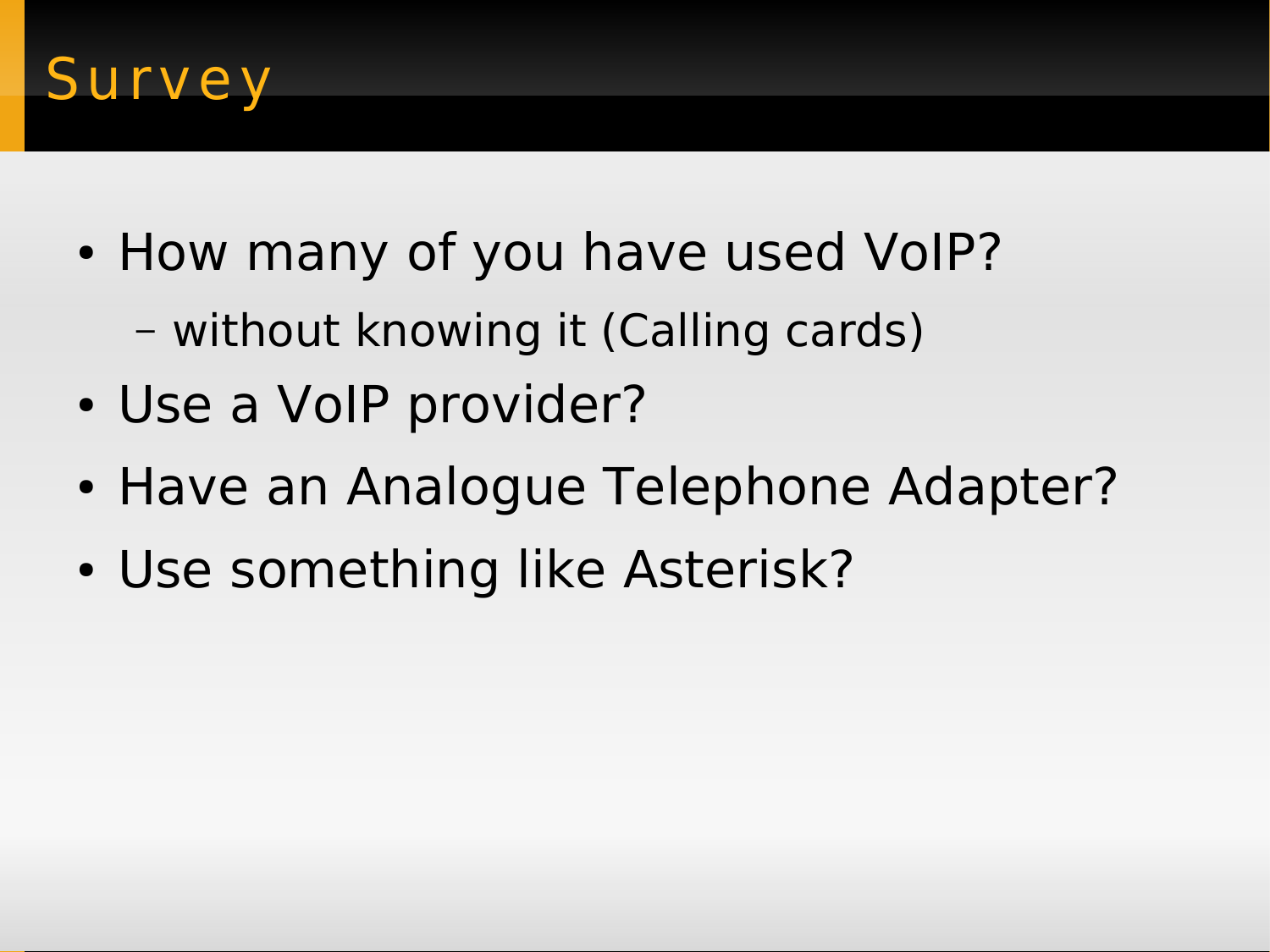## What is VoIP

- Voice over Internet Protocol
- Digitise the sound put it in an IP Packet
- Usually UDP
- Discrete packets rather than circuits
- Latency sensitive
- Jitter Sensitive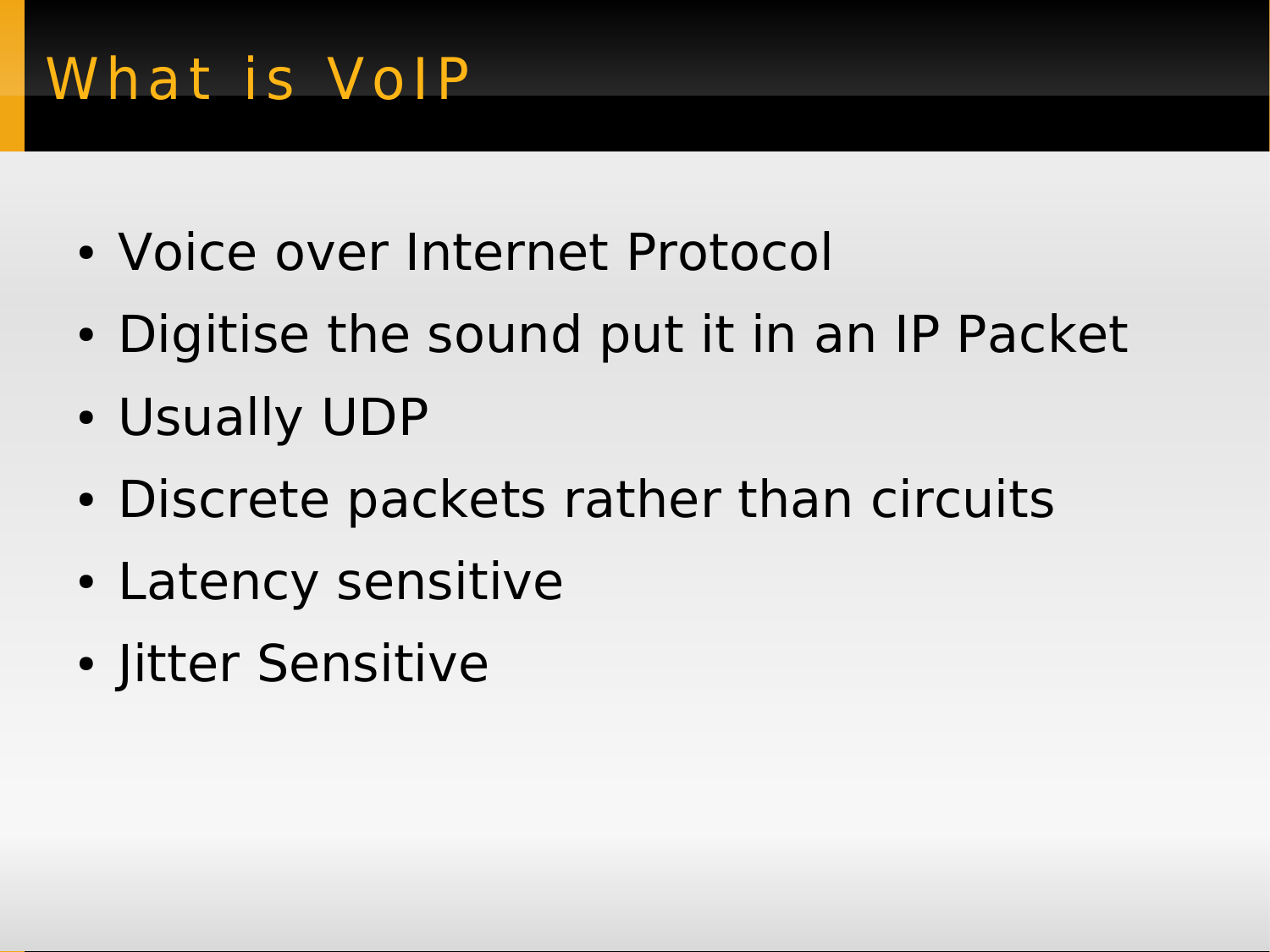### Standards

#### ● SIP

- Session Initiation Protocol
- Similar to HTTP
- Used for signaling
- Voice goes in UDP RTP packets
- IAX
	- Inter Asterisk Exchange
	- Asterisk Specific
	- NAT Safe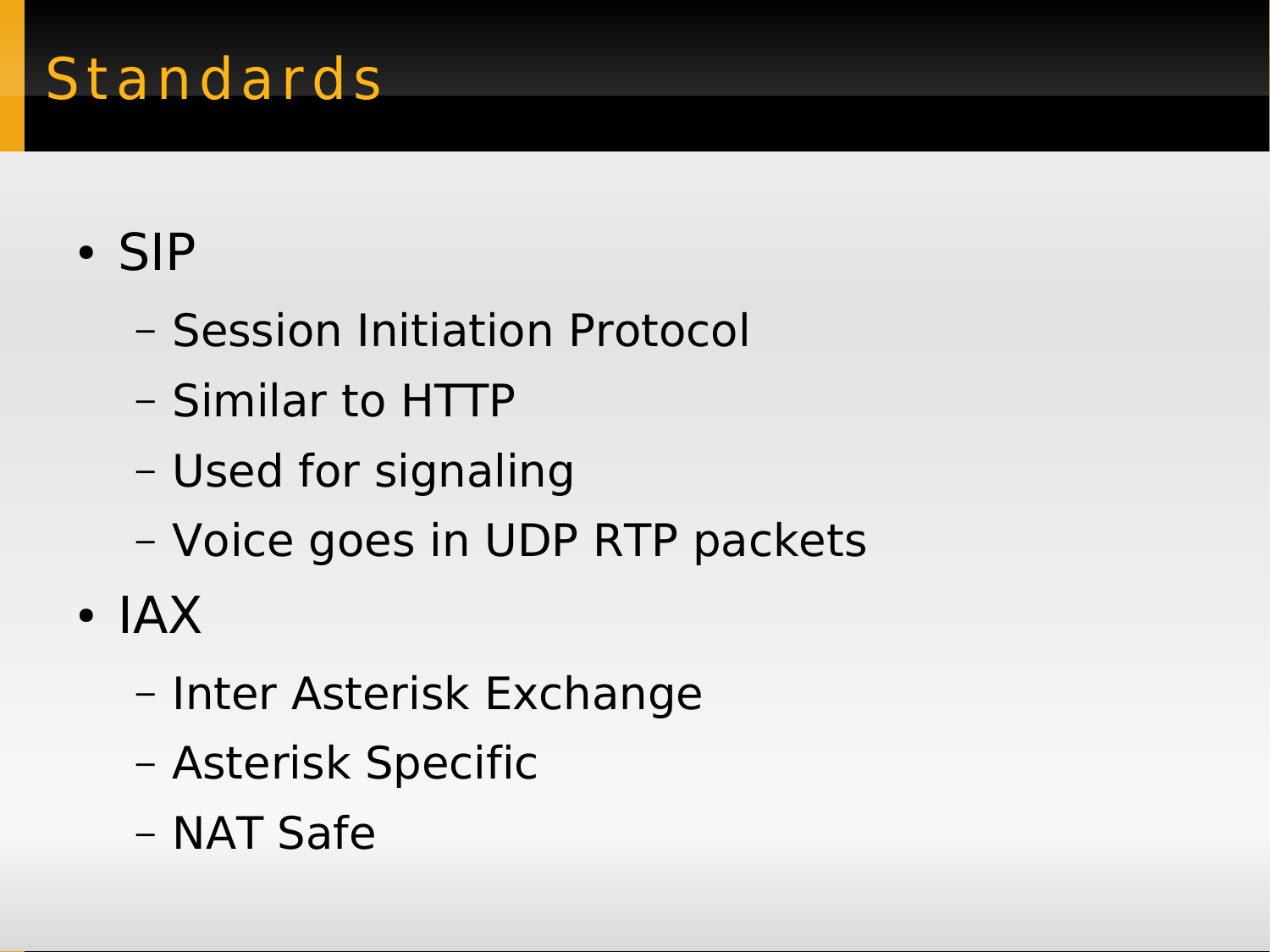### Standards ...

- Others
	- H.323
	- Skinny
- NAT unfriendly
	- STUN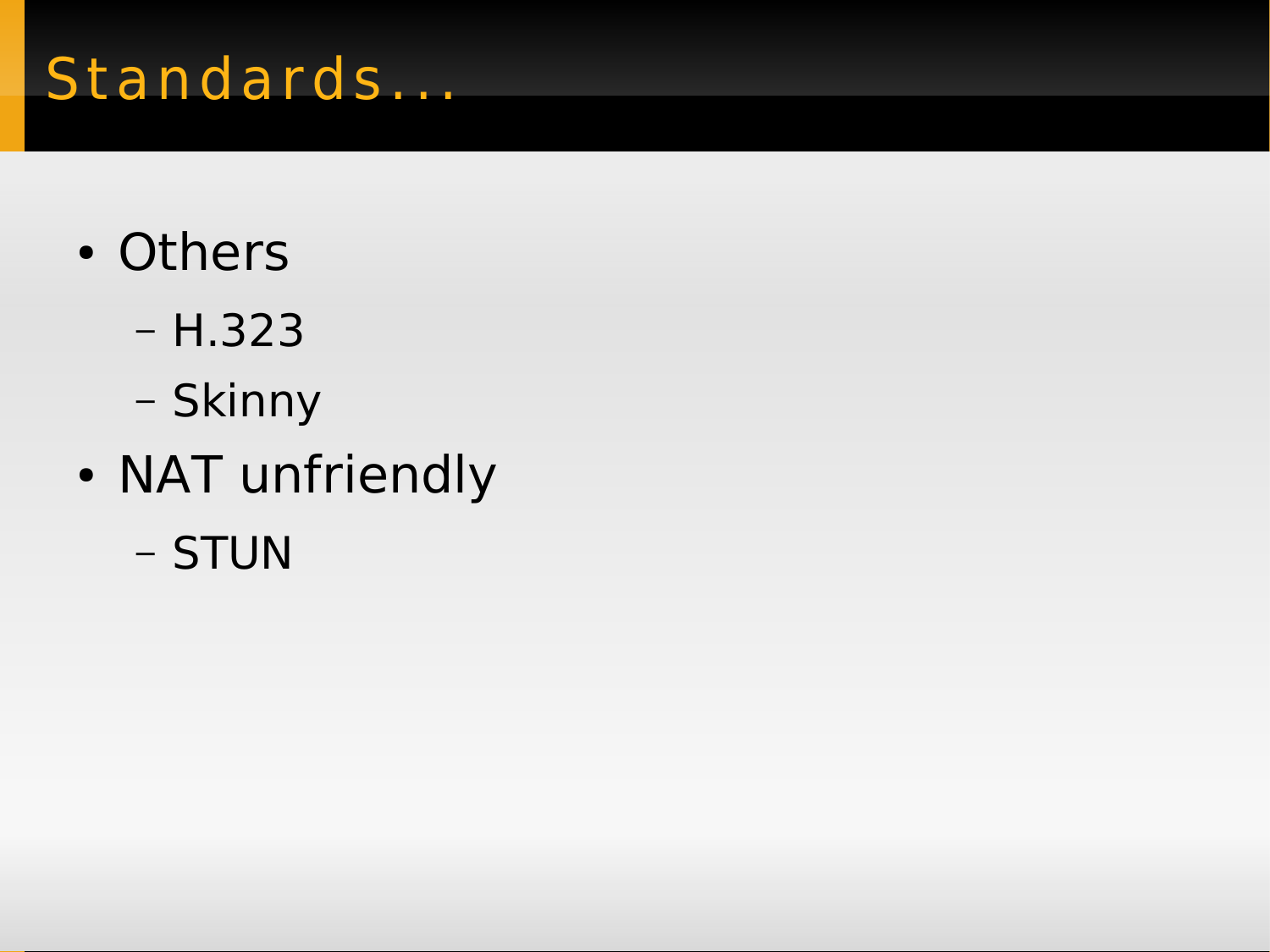### SIP Packet

INVITE sip:7038@10.38.38.9 SIP/2.0 Via: SIP/2.0/UDP 10.38.38.61:5060;branch=z9hG4bK-8e2d7763 From: John Ferlito Cordless <sip[:jf\\_portable@10.38.38.9>](mailto:jf_portable@10.38.38.9); tag=78cb213254d4f38bo0 To: <sip[:7038@10.38.38.9>](mailto:7038@10.38.38.9) Call-ID: e5cee37e-b3c535af@10.38.38.61 CSeq: 101 INVITE Max-Forwards: 70 Contact: John Ferlito Cordless <sip[:jf\\_portable@10.38.38.61:](mailto:jf_portable@10.38.38.61)5060> Expires: 240 User-Agent: Sipura/SPA2000-2.0.10(e) Content-Length: 424 Allow: ACK, BYE, CANCEL, INFO, INVITE, NOTIFY, OPTIONS, REFER Supported: x-sipura Content-Type: application/sdp v=0 o= 92586134 92586134 IN IP4 10.38.38.61 s= - c=IN IP4 10.38.38.61 t=0 0 m=audio 16444 RTP/AVP 0 2 4 8 18 96 97 98 100 101 a=rtpmap:0 PCMU/8000 a=rtpmap:2 G726-32/8000 a=rtpmap:4 G723/8000 a=rtpmap:8 PCMA/8000 a=rtpmap:18 G729a/8000 a=rtpmap:96 G726-40/8000 a=rtpmap:97 G726-24/8000 a=rtpmap:98 G726-16/8000 a=rtpmap:10NSE/8000 a=rtpmap:101 telephone-event/8000 a=fmtp:101 0-15 a=ptime:30 a=sendrecv.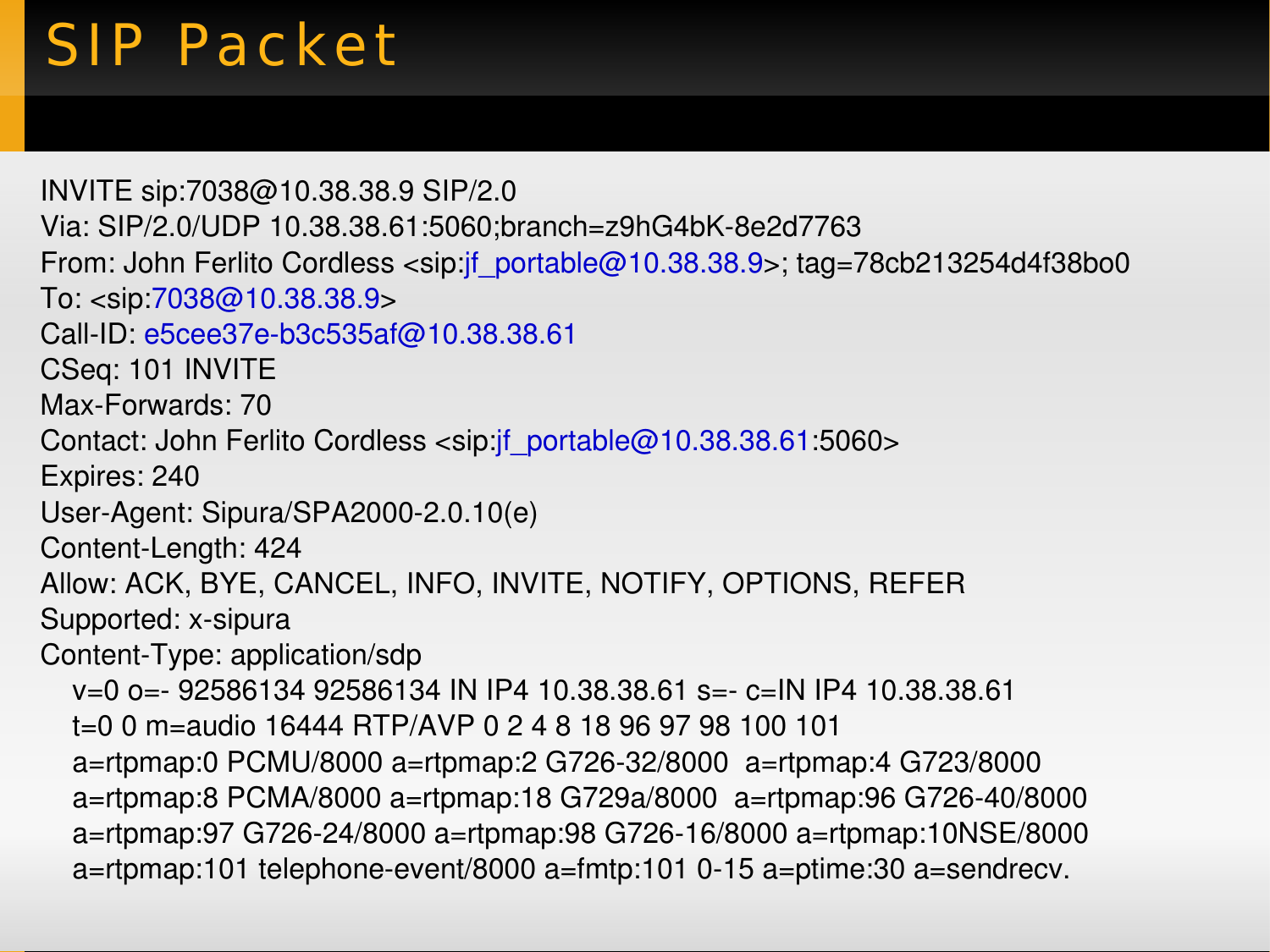### VoIP Packets

- Small packets
	- Massive overhead
	- 8kbps codec turns into 31.2kbps
- Latency (300ms Max)
- Jitter (50ms)
- $\bullet$ http://www.connect802.com/voip\_bandwidth.php

11:58:25.041186 IP 10.38.38.61.16448 > 10.38.38.9.15034: UDP, length: 252 11:58:25.073074 IP 10.38.38.61.16448 > 10.38.38.9.15034: UDP, length: 252 11:58:25.102809 IP 10.38.38.61.16448 > 10.38.38.9.15034: UDP, length: 252 11:58:25.132563 IP 10.38.38.61.16448 > 10.38.38.9.15034: UDP, length: 252 11:58:25.162312 IP 10.38.38.61.16448 > 10.38.38.9.15034: UDP, length: 252 11:58:25.192064 IP 10.38.38.61.16448 > 10.38.38.9.15034: UDP, length: 252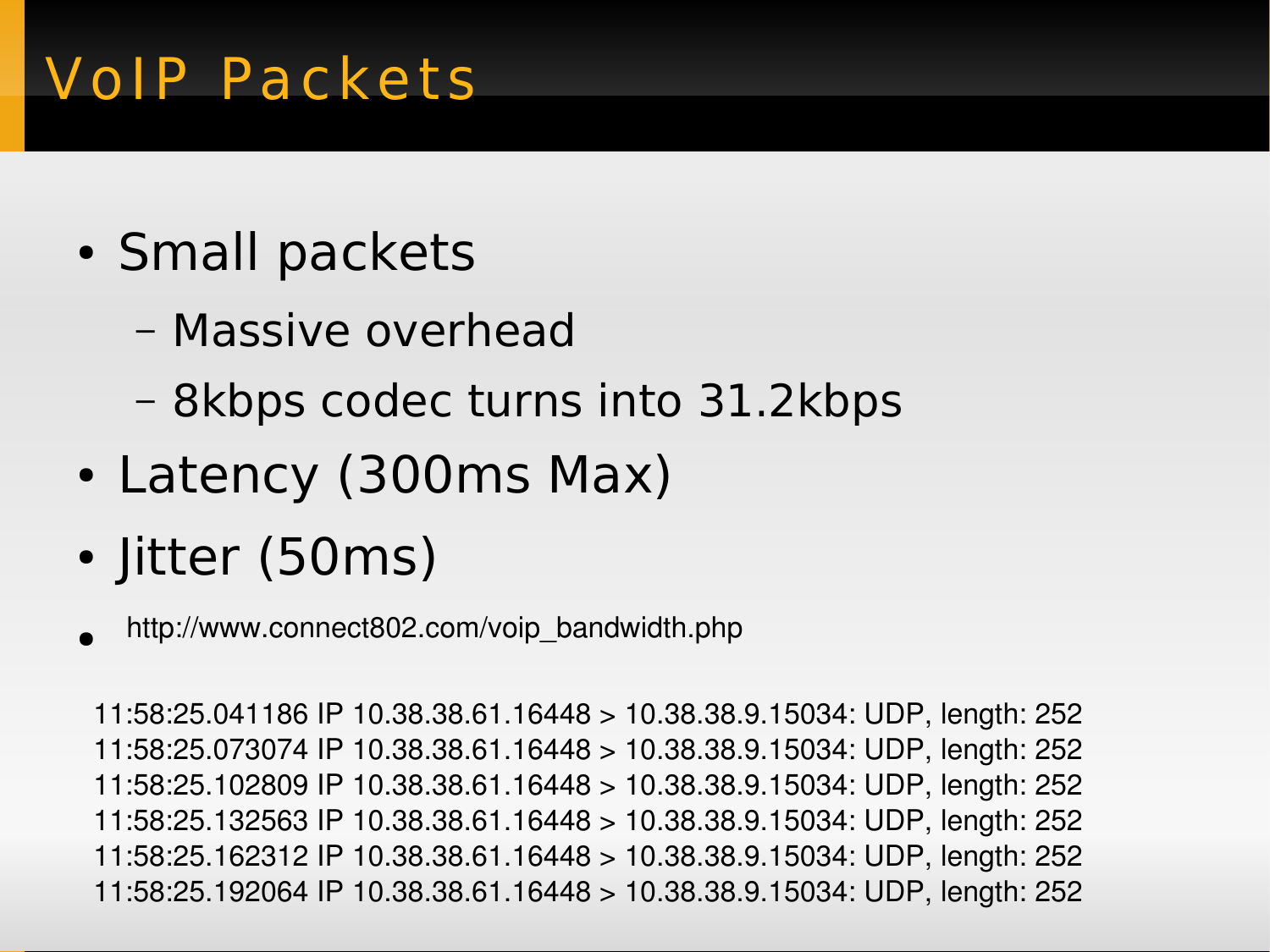## Codecs - G.711

- uLaw or aLaw ie PCM/WAV like
- 64kbps Raw
- 87.2kbps with overhead
- Full Quality
- Low CPU
- High Bandwidth (need  $>=128kbps$ )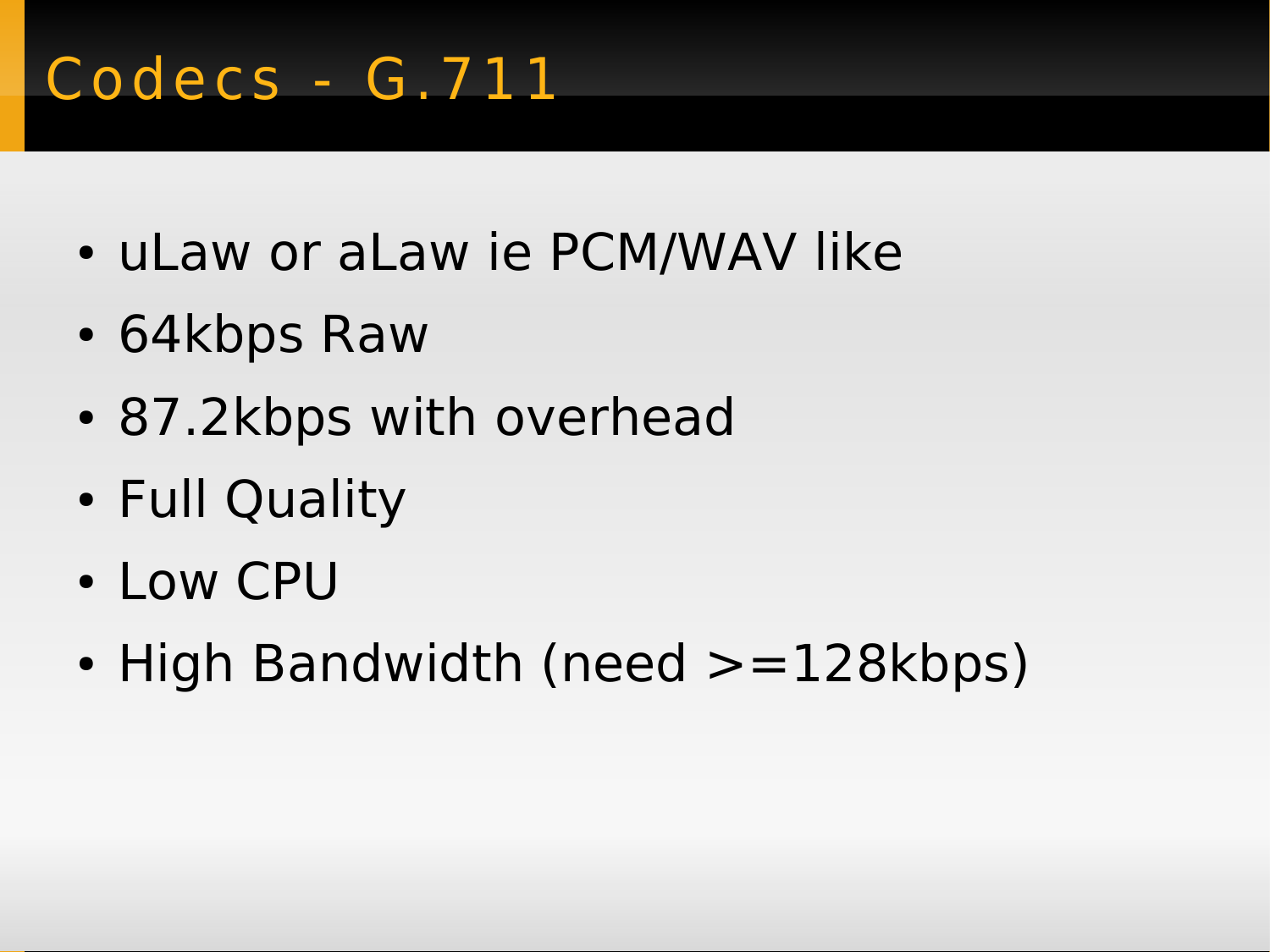## Codecs - G.729

- Patented
- License US\$10 per channel
- Built in to phone/ATAs
- Industry Standard
- 8kbps Raw -> 31.2kbps
- Good Quality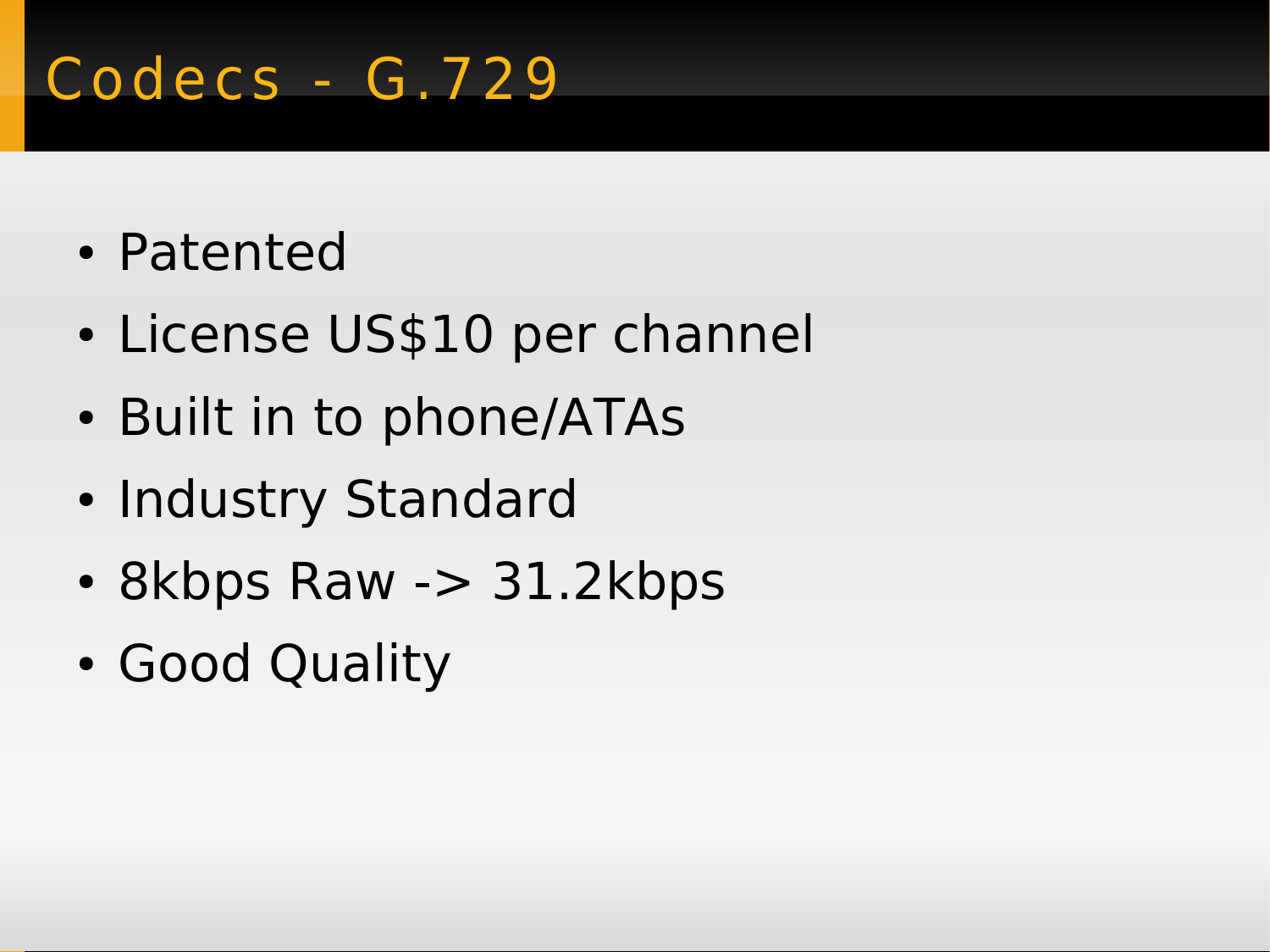## Codecs - GSM

- Proprietary
- Royalty Free
- Built in to phone/ATAs
- Industry Standard
- 8kbps Raw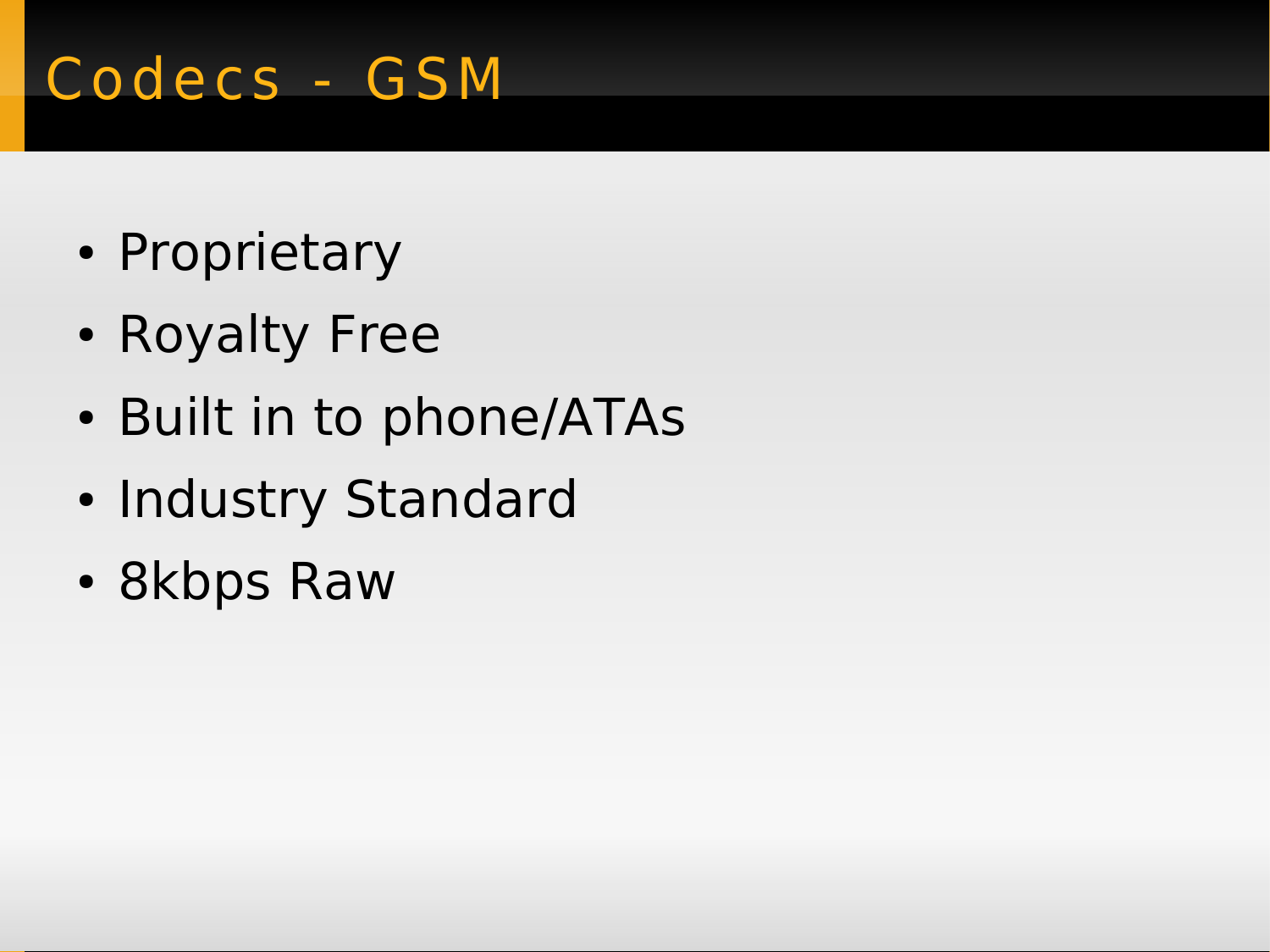## Codecs - Others

- iLBC
	- Good for modems
- Speex
	- Variable Bit Rate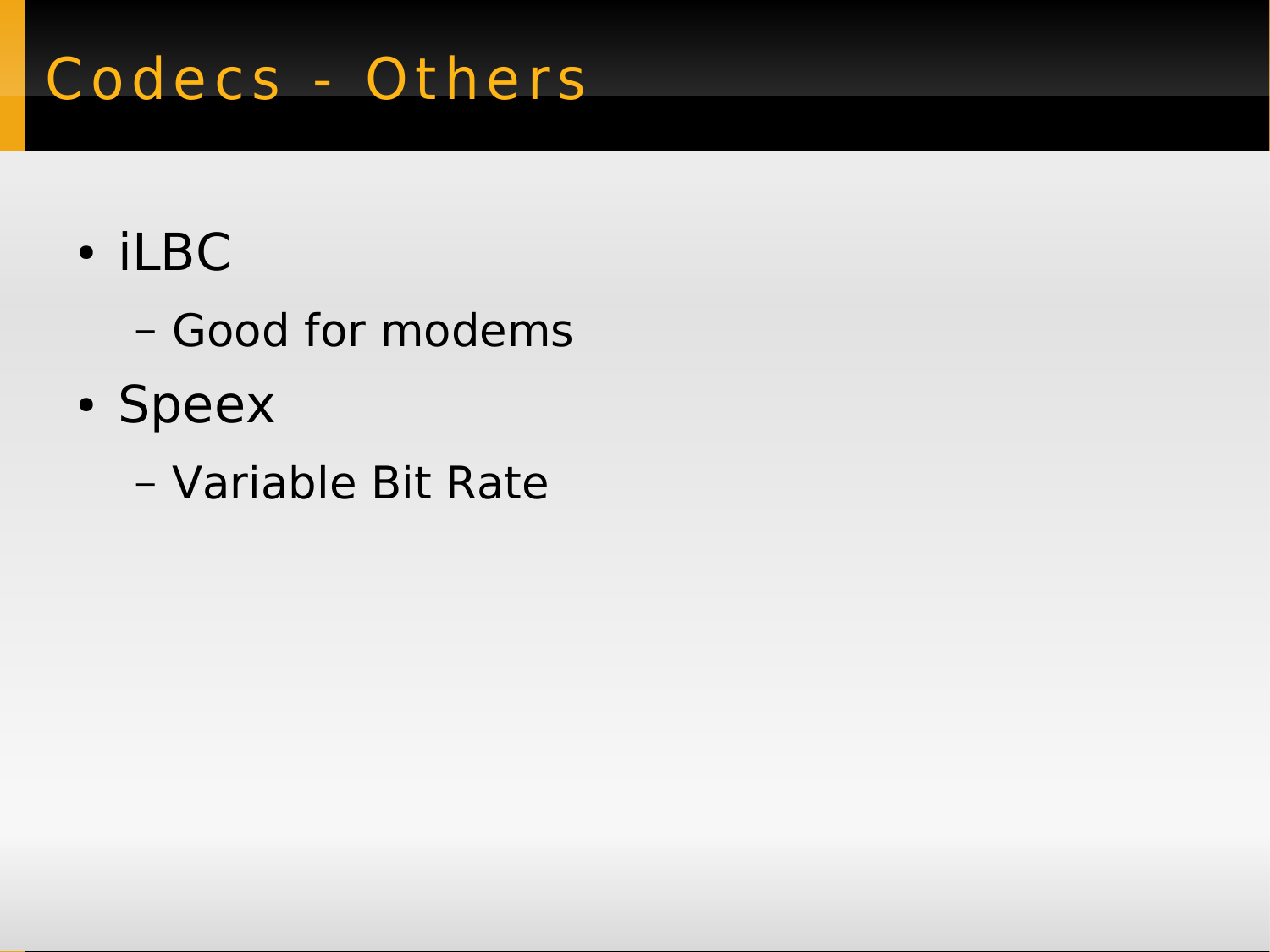#### Anecdote

- Talking to Jeff on the phone
- "So you know what would be a really good demo..."
- VoIP call drops out
- Seriously this happened this morning.
- I choose to blame the PSTN connection at Jeff's end :)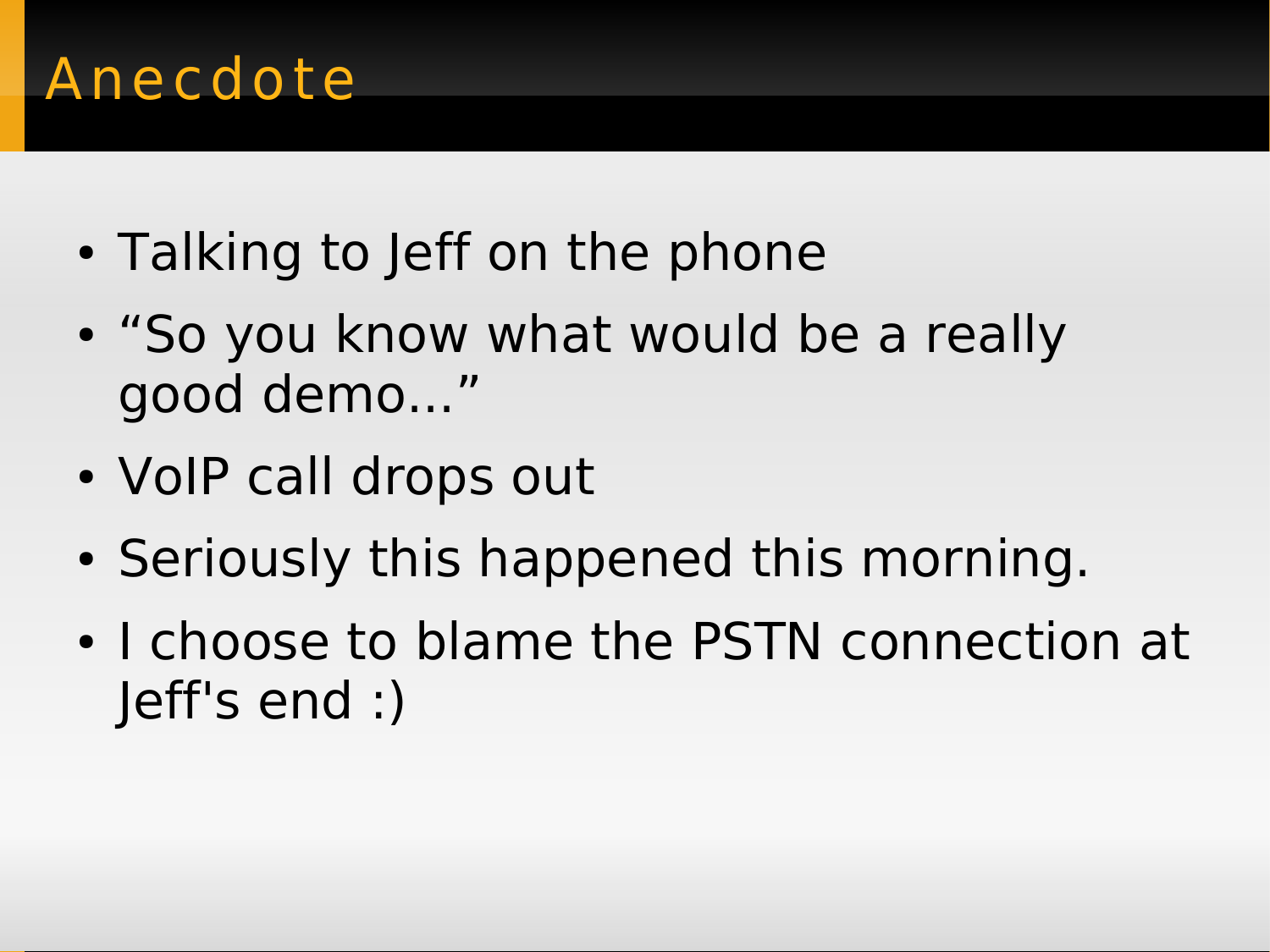### VoIP Hardware





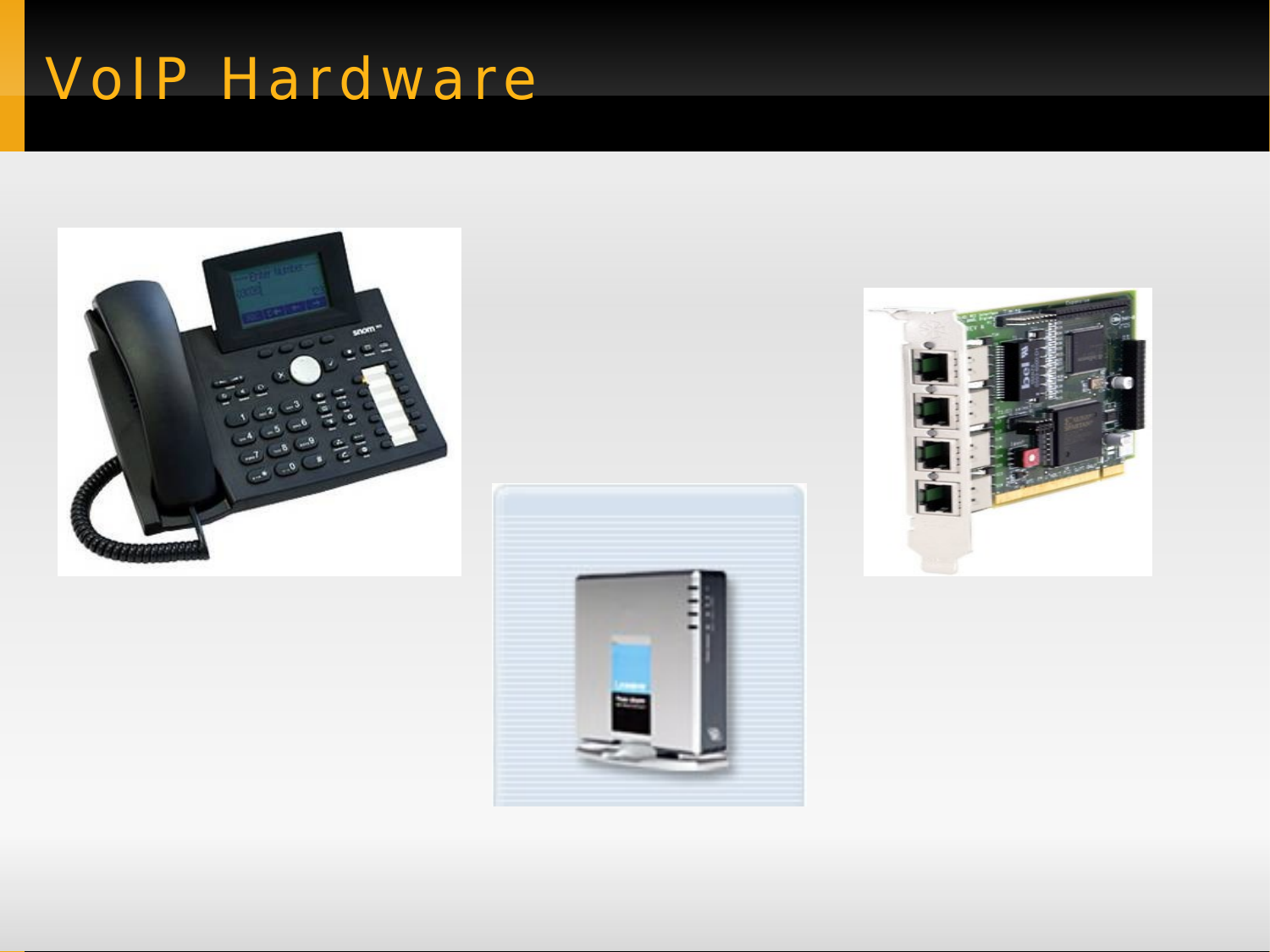#### ATA' s

- Analogue Telephone Adapters
- Turn an Analogue handset into a VoIP phone
- More expensive ones turn a PSTN line into something a VoIP phone can talk to as well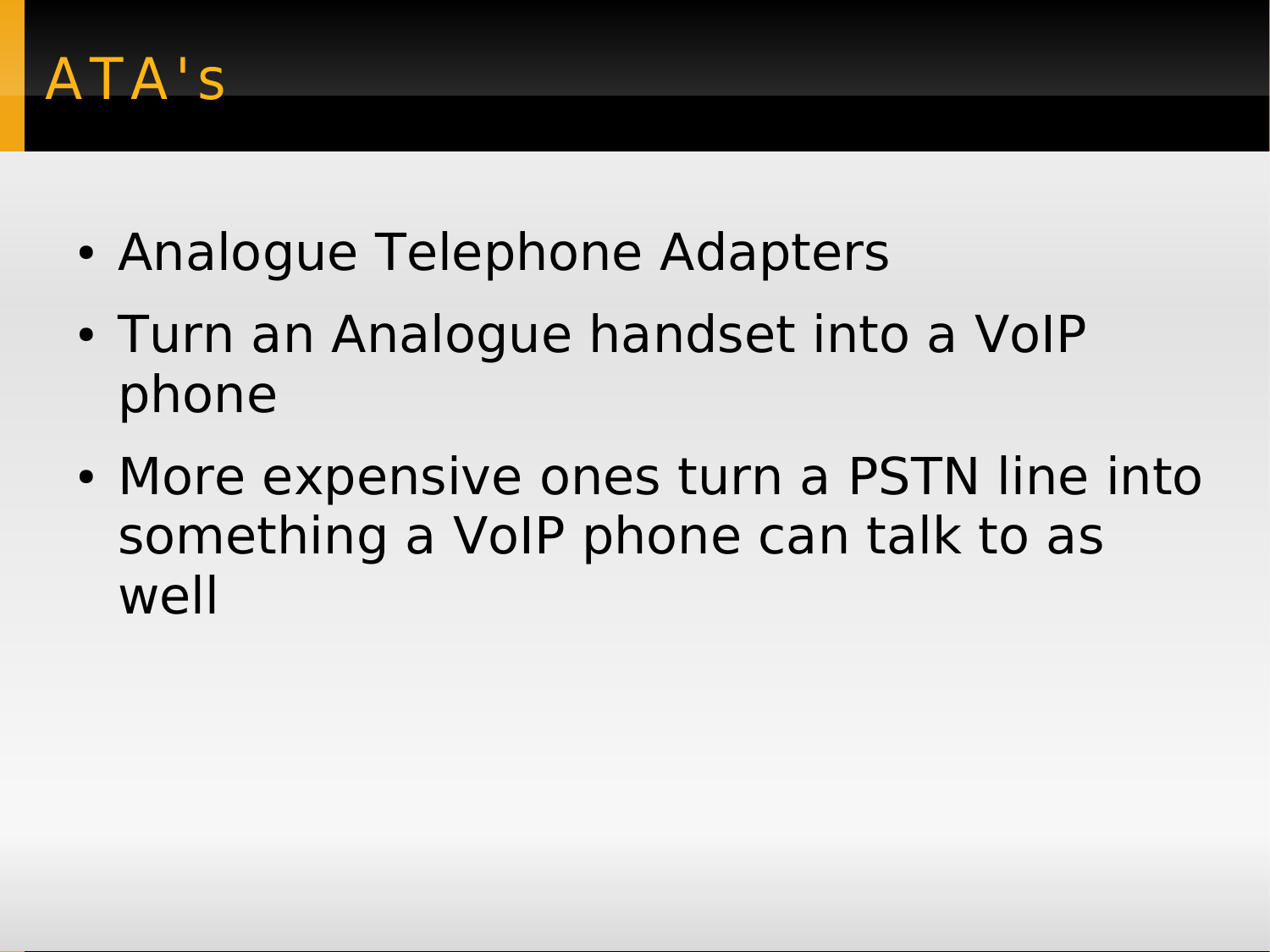# Sipura/Linksys<sup>[23]000</sup>

- $\cdot$  SPA2000 2 Phones
- SPA3000 1 Phone, 1 PSTN
- \$100-\$150
- Web Interface
- Mass deployment via DHCP/BOOTP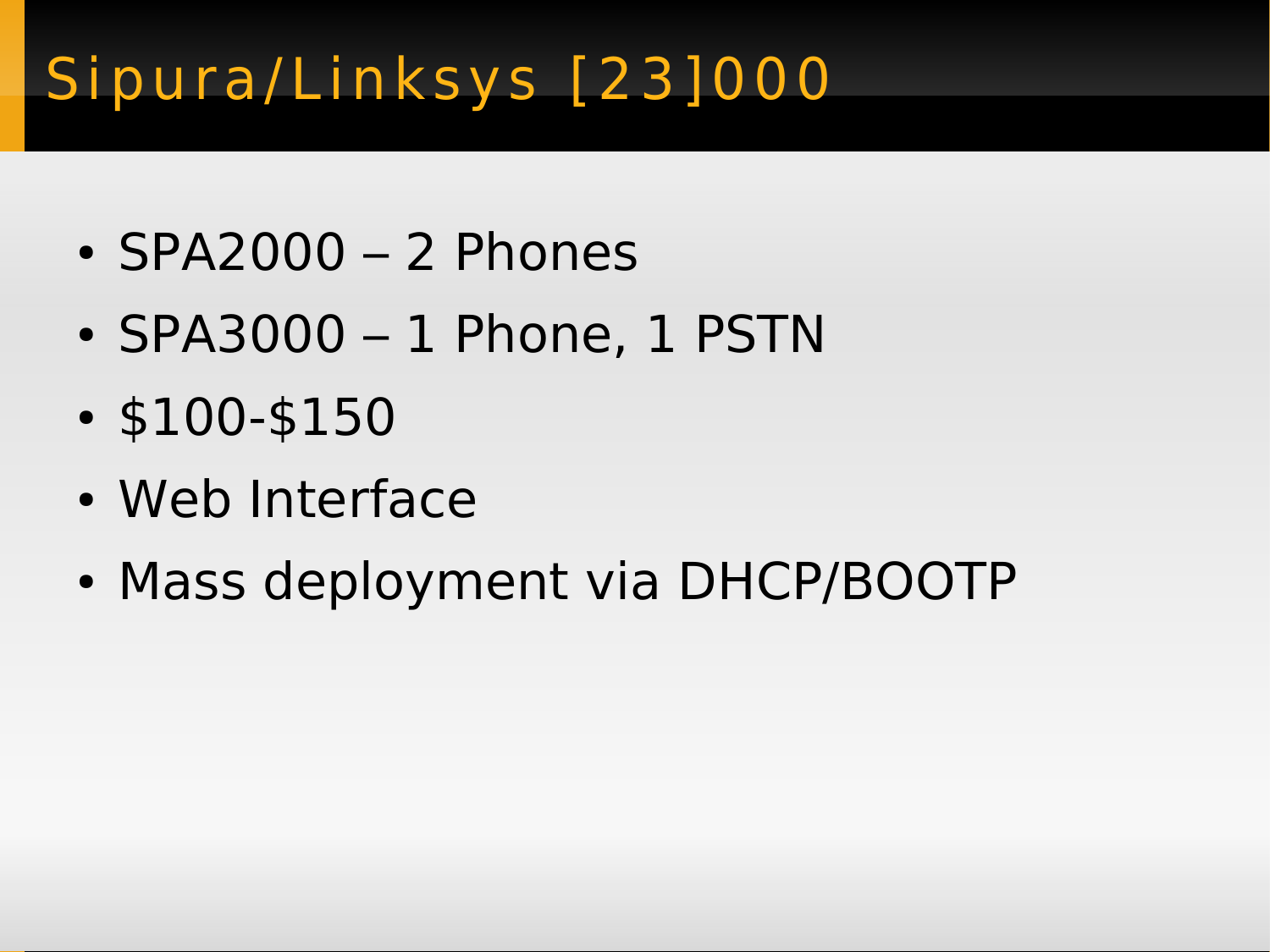## VoIP Handset

- Gives you more functionality
- More buttons and features at touch of a button
- Better quality as 100% digital end to end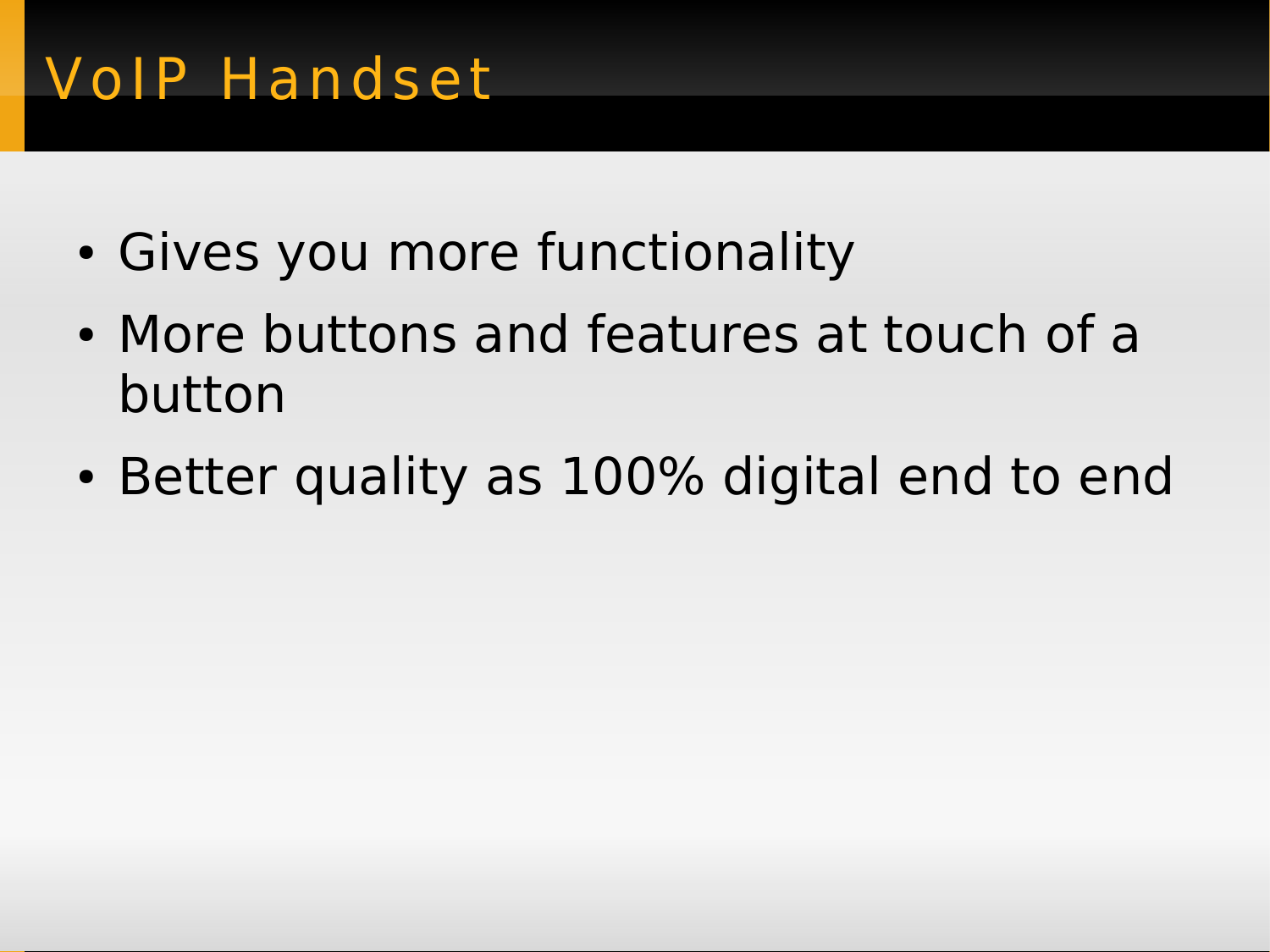## Snom 300 ser ies

- Great VoIP handset
- \$300 \$500 depending on model
- Multiple buttons
- Flashing Lights
- No backlit LCD
- Mass deployable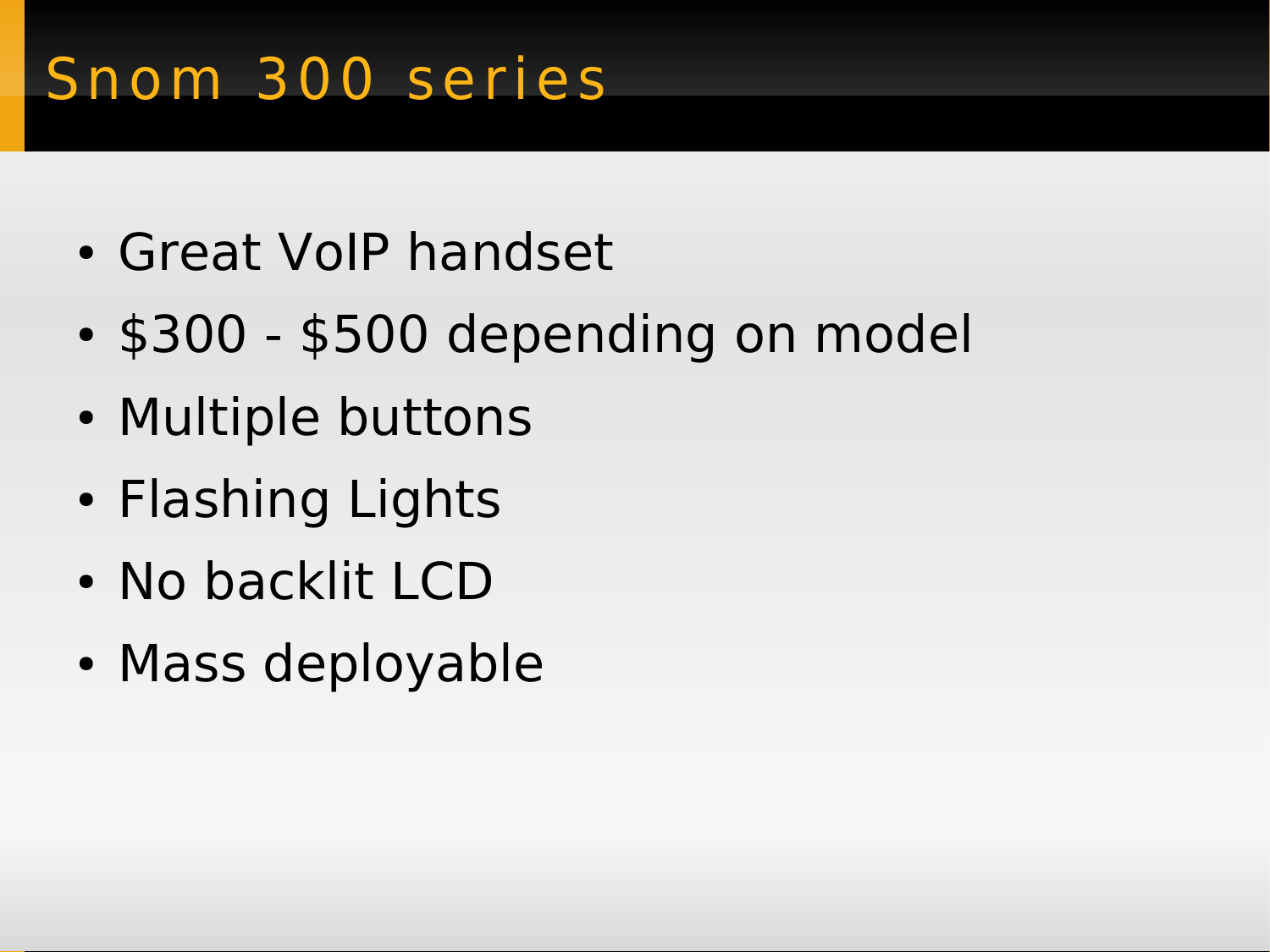## Line Cards

- Plug into POTS
- PSTN
- BRI (Onramp 2, OnRamp Home)
- PRI (10+ Channels)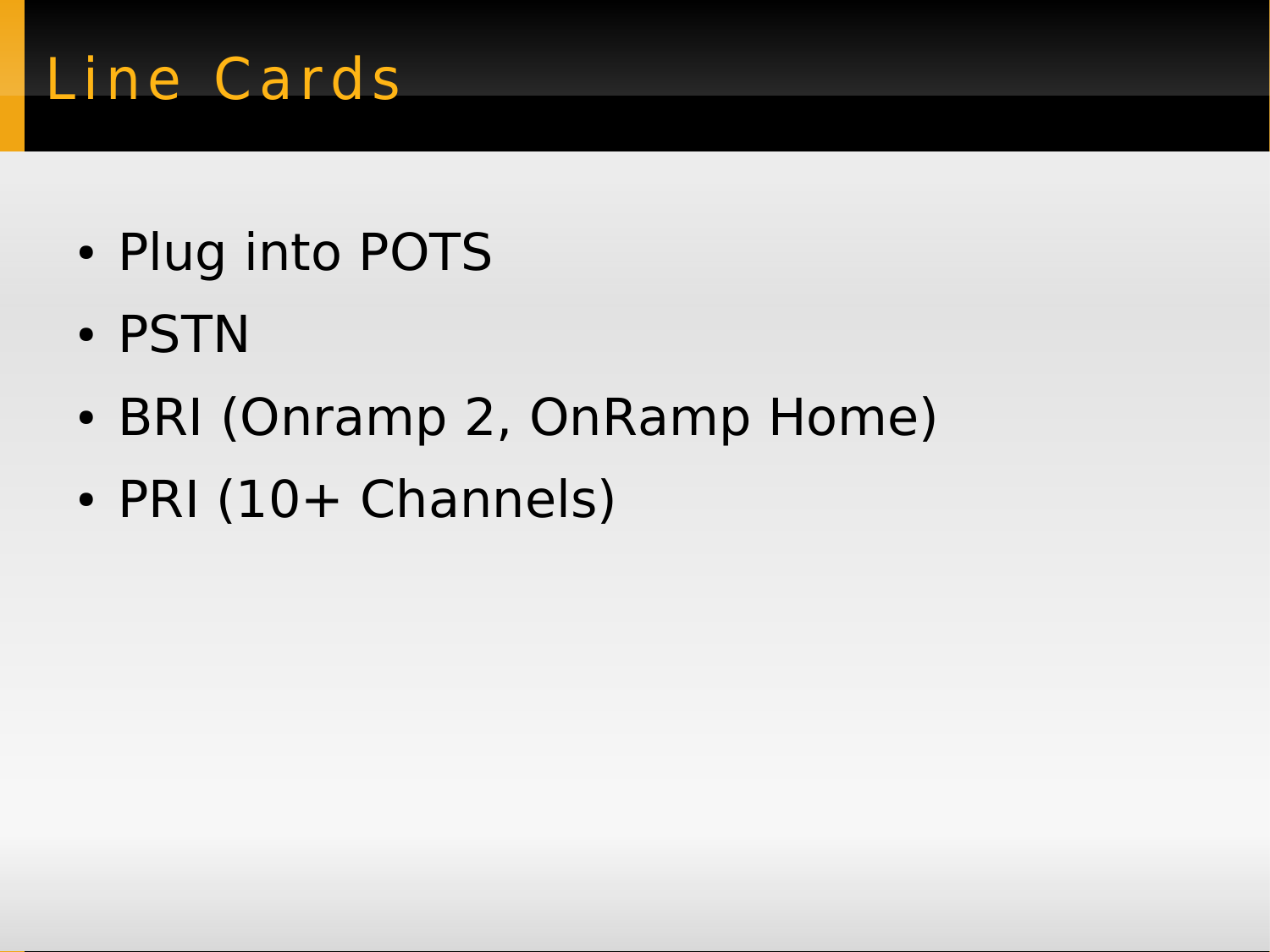# Line Cards Examples

- PSTN
	- Digium x100P clones
- ISDN
	- Fritz
		- $\cdot$  Ebay  $==$  Cheap
		- No AusTick
	- HiSax/Tiger/NetJet (Traverse)
- PRI
	- Digium
	- Eicon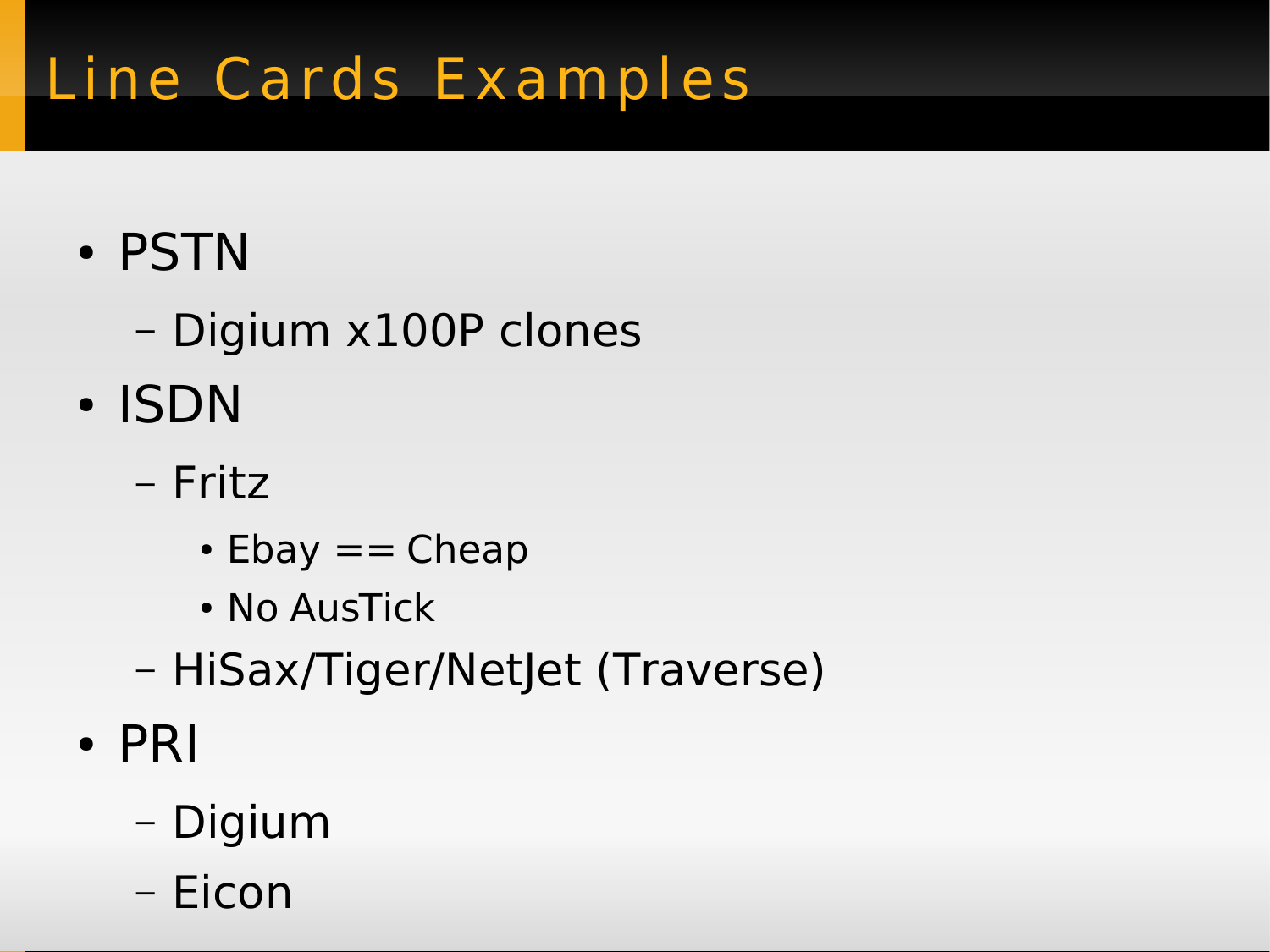## Mobi le PODs

- Used to plug a mobile into a VoIP system to use cheap mobile Caps
- Some Providers do this
- Bluetooth and asterisk sort of work
- Use an ATA type method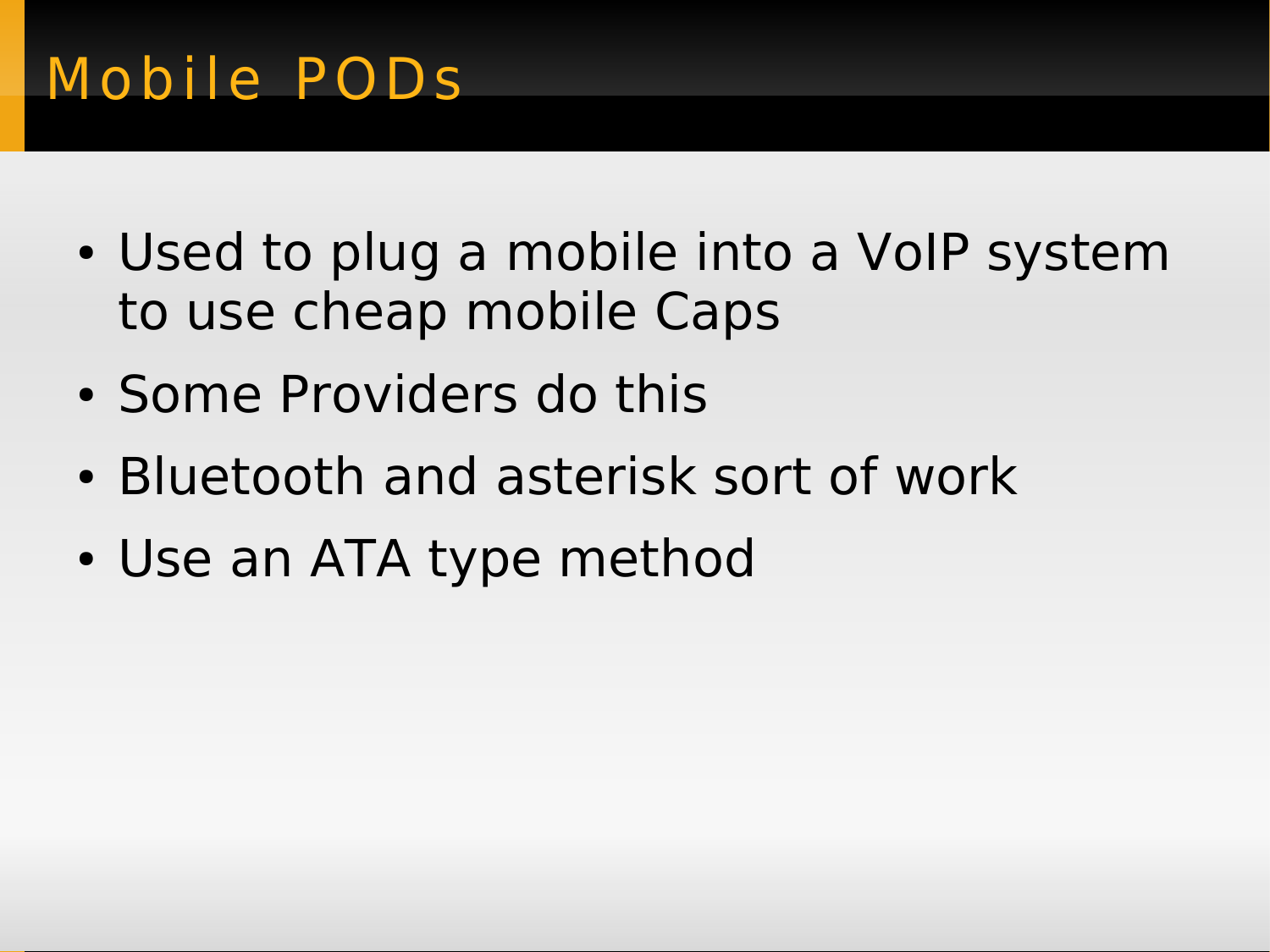#### VoIP Software





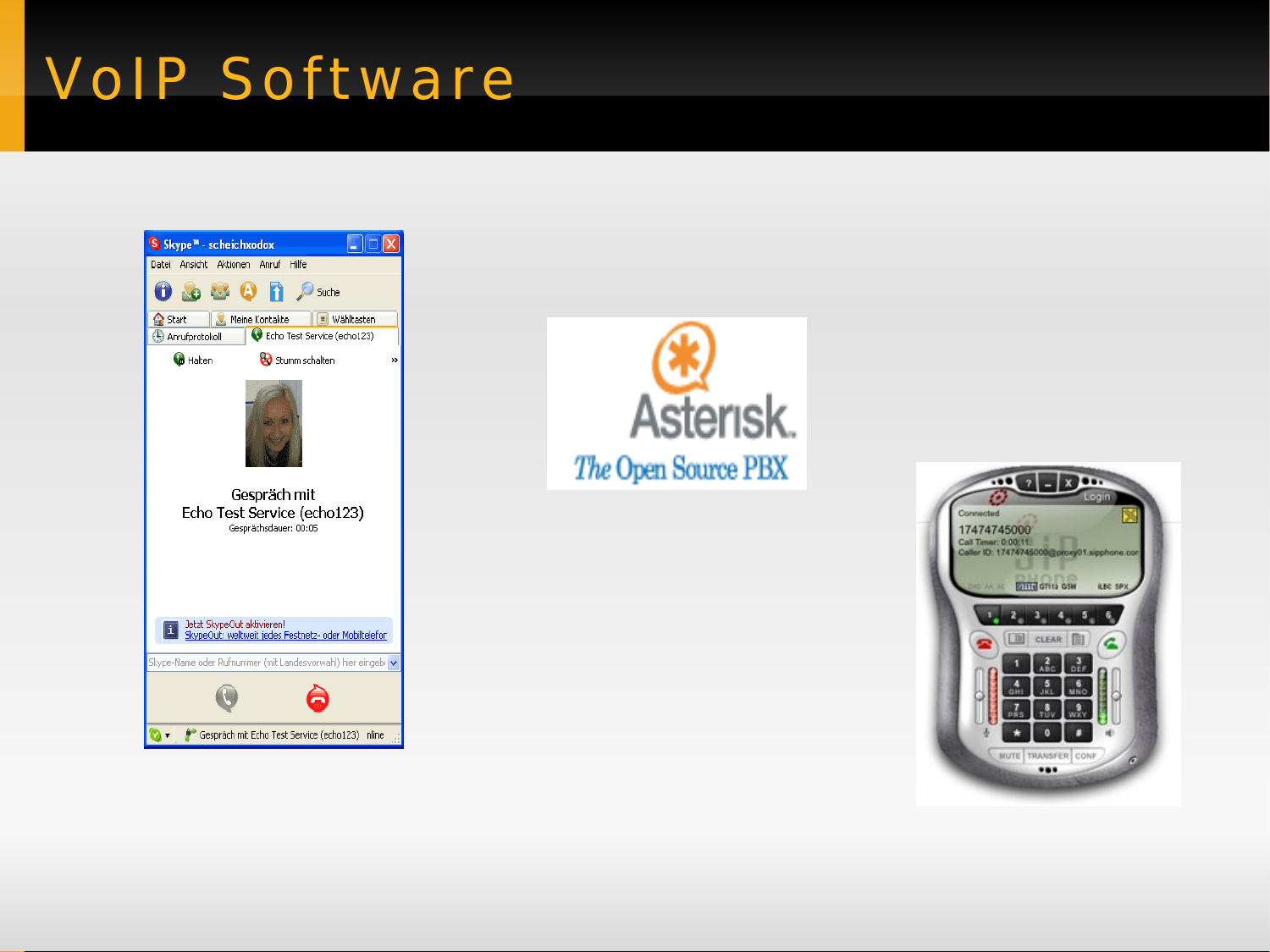## Softphones

- Run as an application
- Use you standard speakers and mic
- Get a headset
- echo can be a problem
- Hard phones have echo cancellation in hardware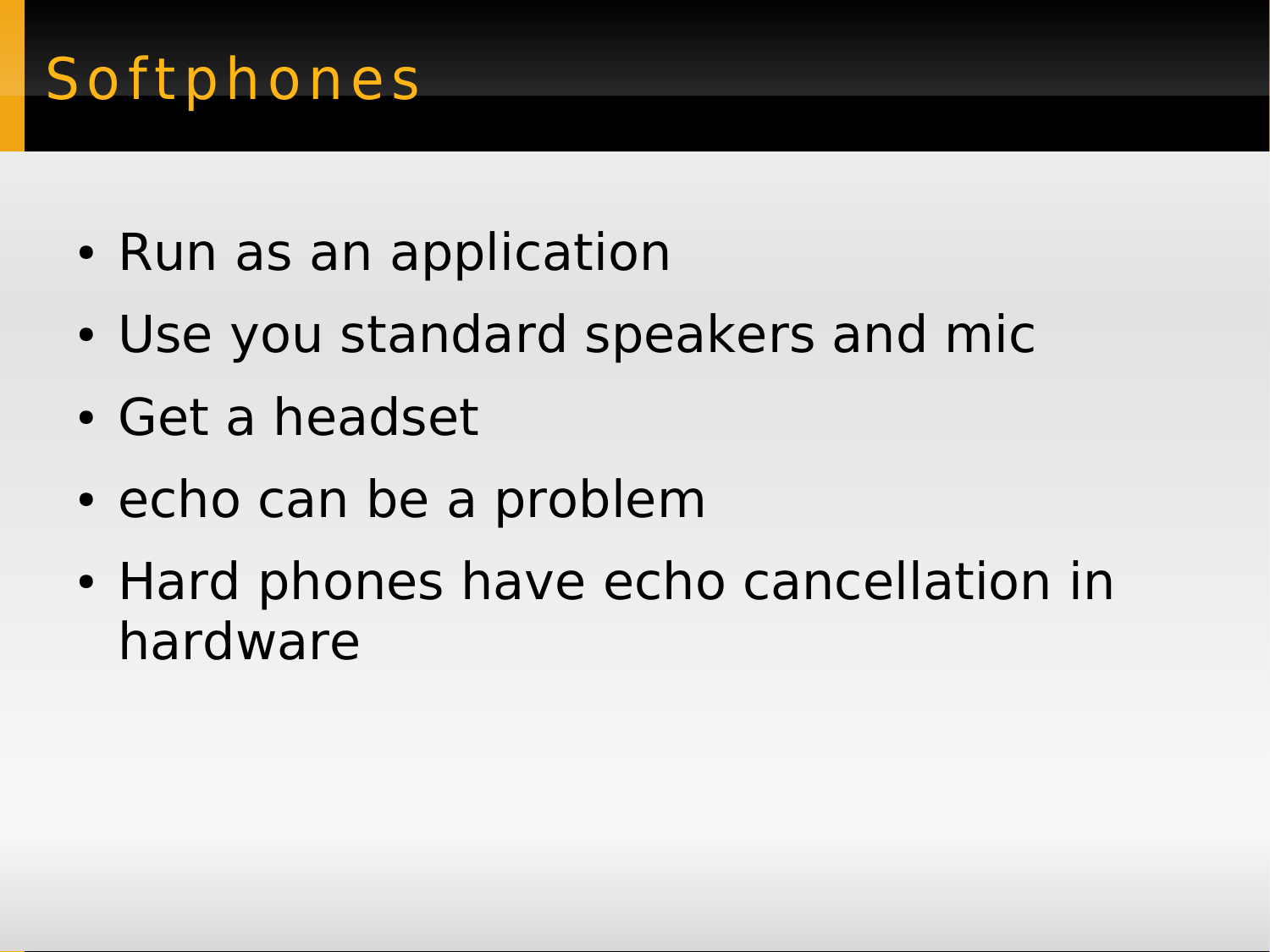## Soft Phones

- xten
- sjphone
- gnophone
- iaxcomm
- linphone
- SNOM Softphone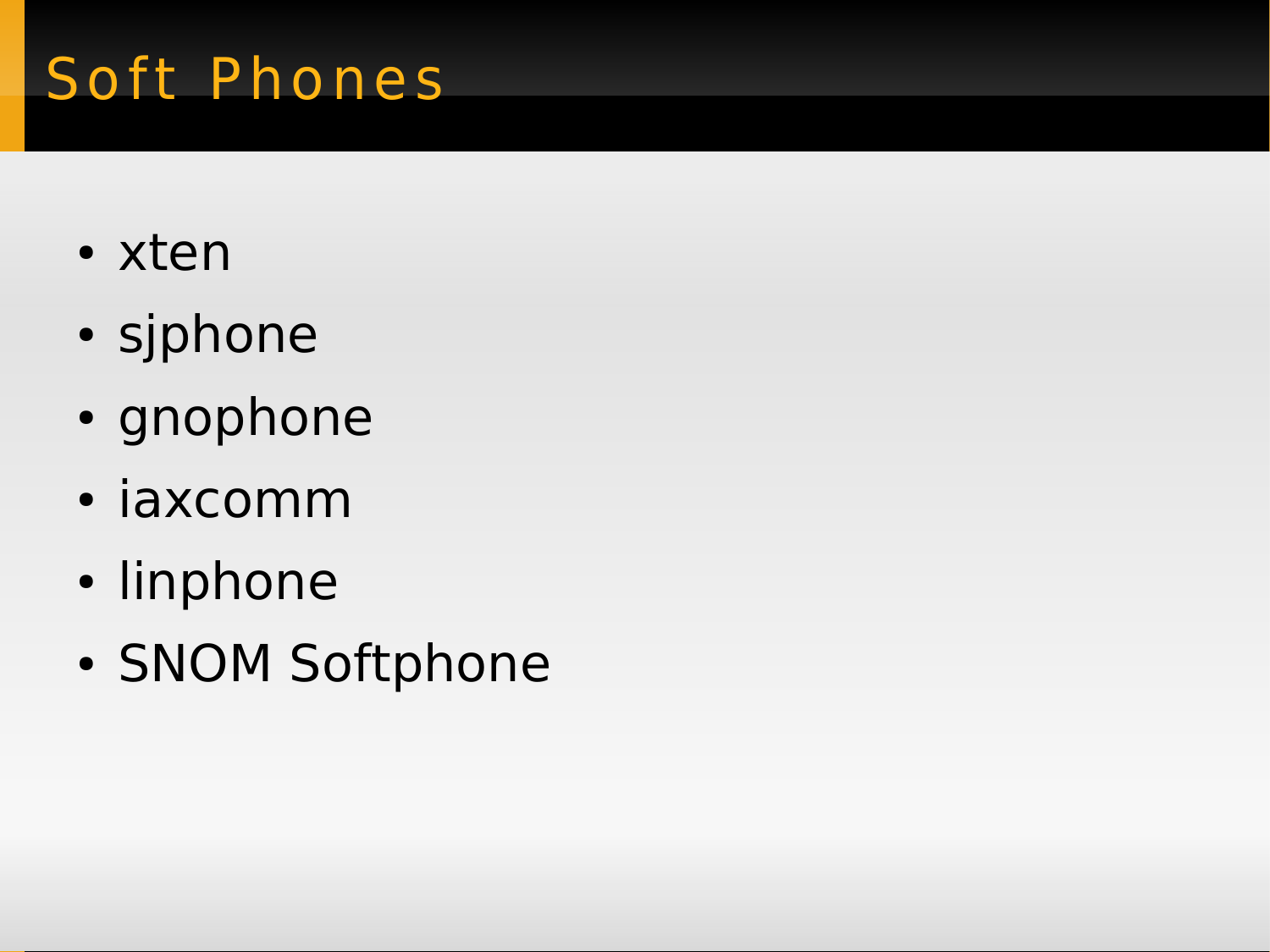

- Perform all the functions of a real PBX
- Extension
- Voicemail
- Transfer calls
- Conferencing
- Call Monitoring
- Call Parking
- On Hold Music
- etc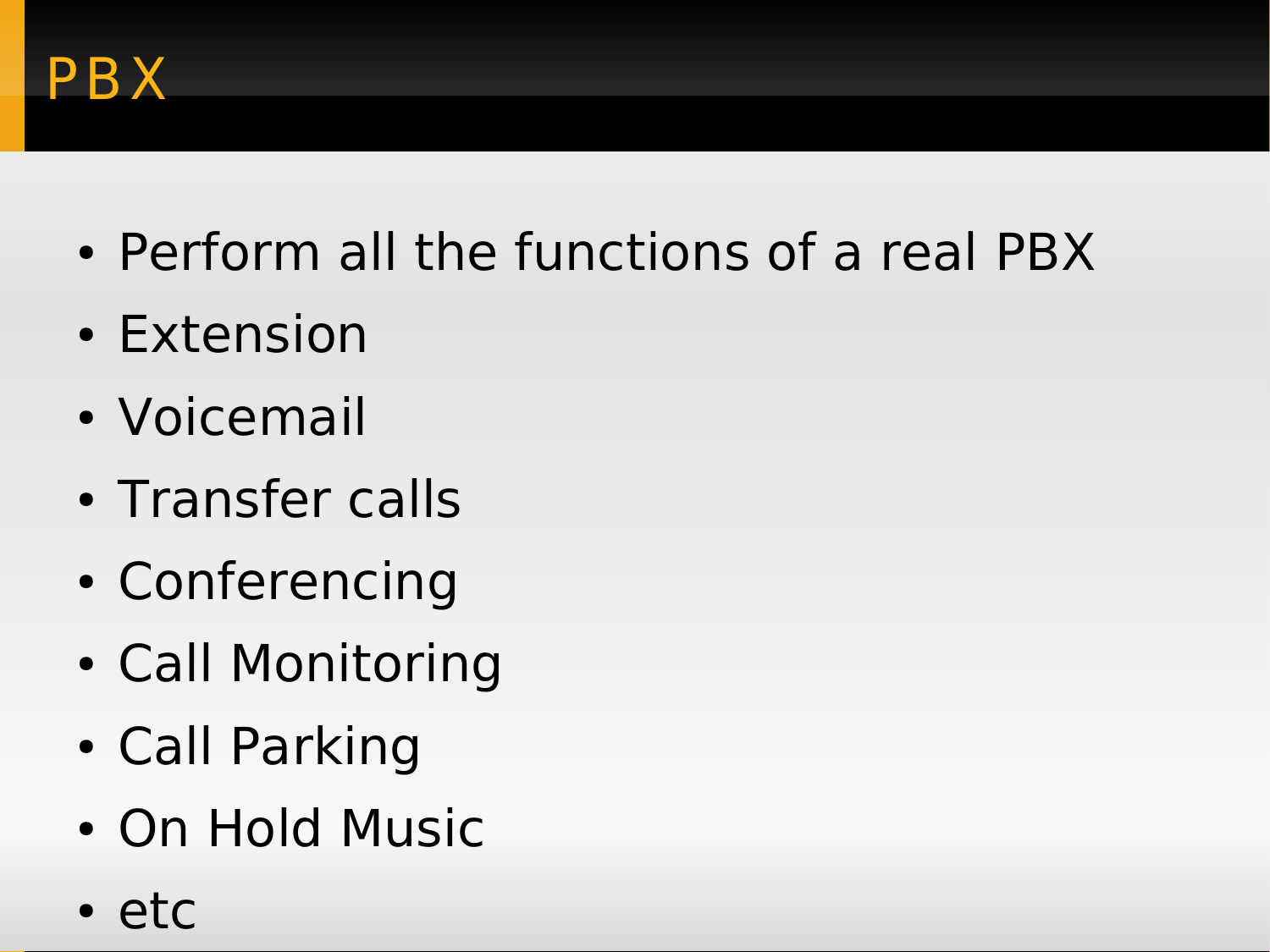#### PBXs

- Asterisk
- [Asterisk@Home](mailto:Asterisk@Home)
- FreeSwitch
- sipX
- SER SIP Express Router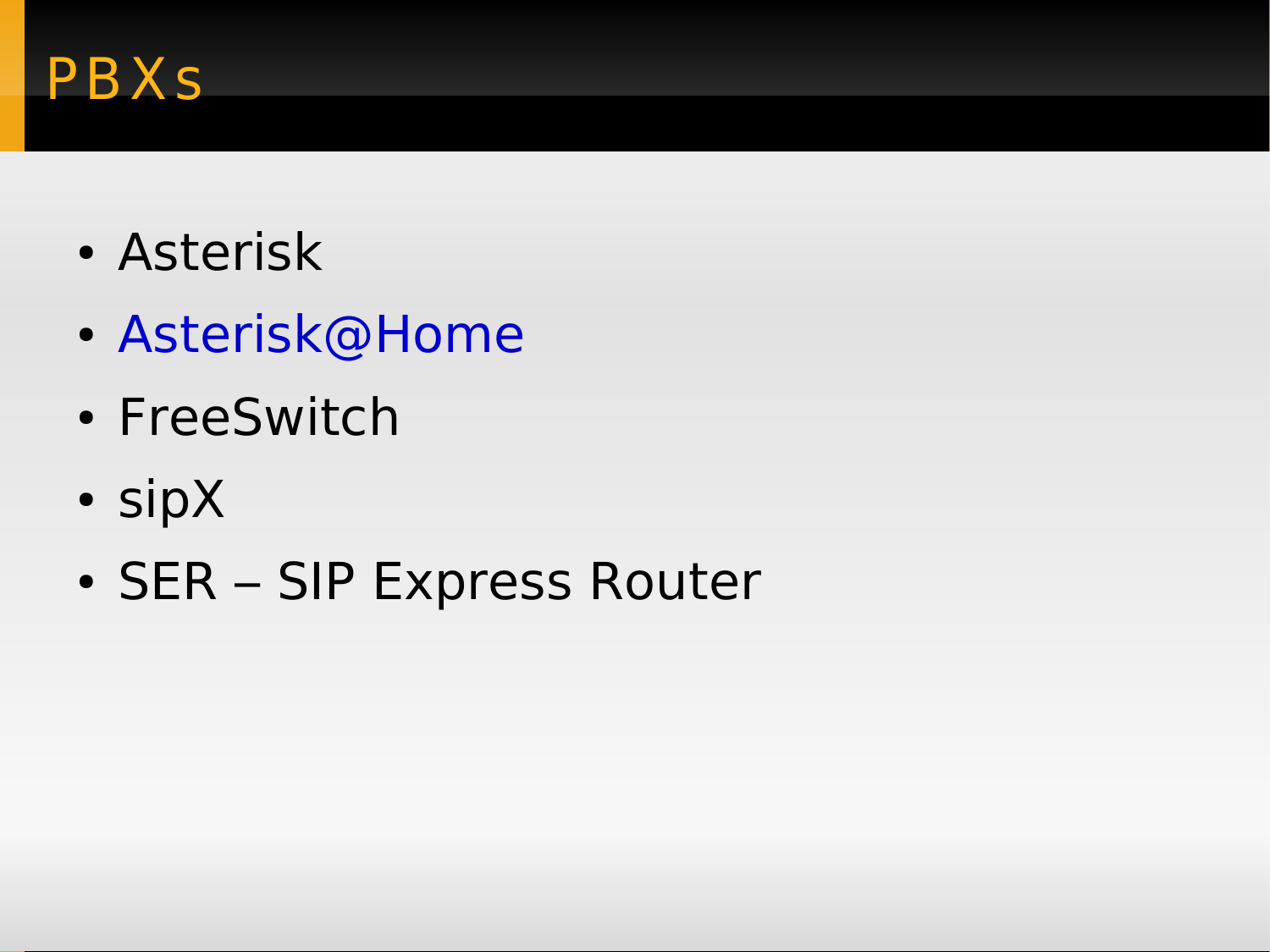### VoIP Providers









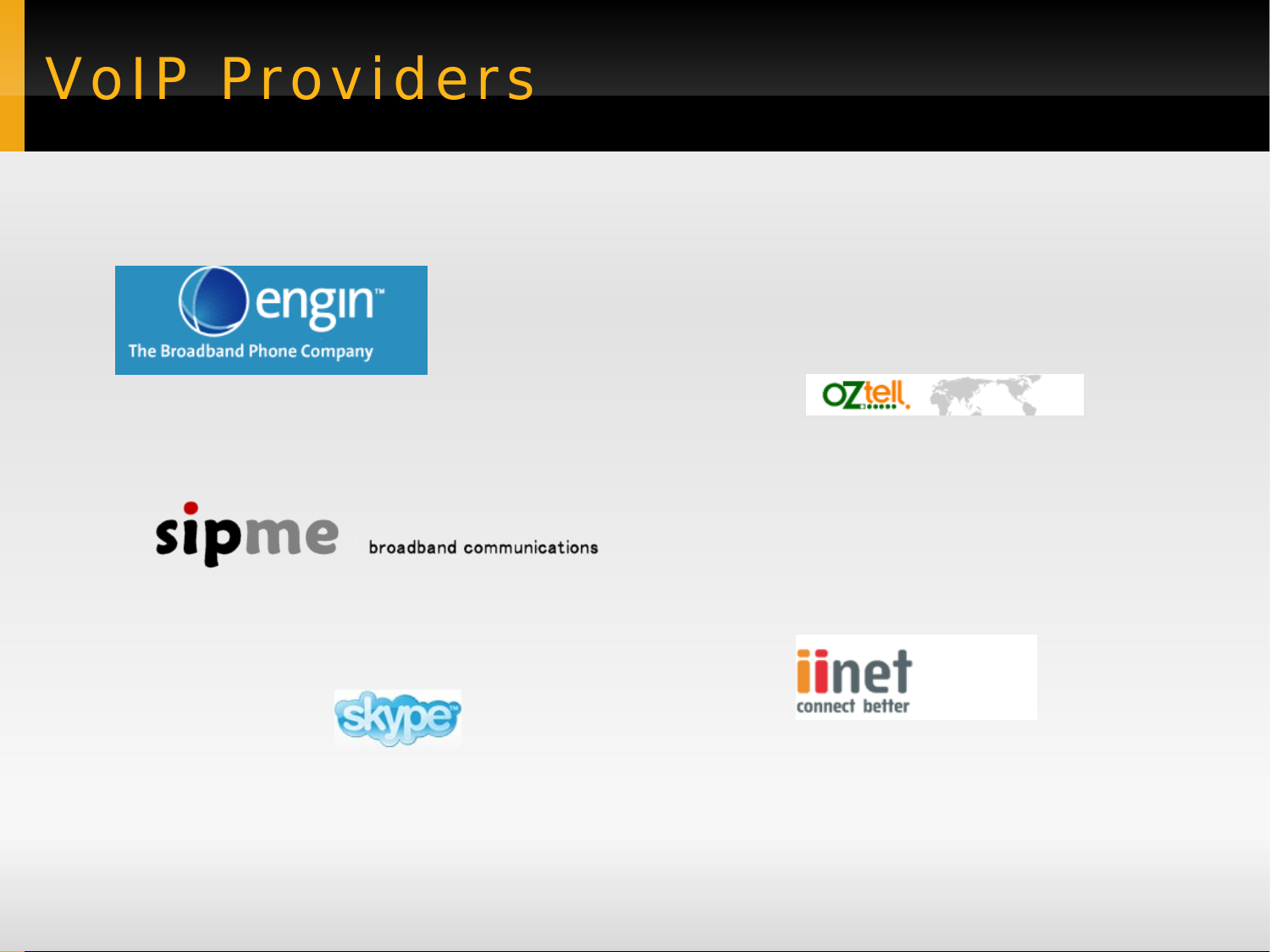## What they do?

- Provide Many things
- Outbound calls
- Direct in Dial (DID)
- Partial to Complete PBX solutions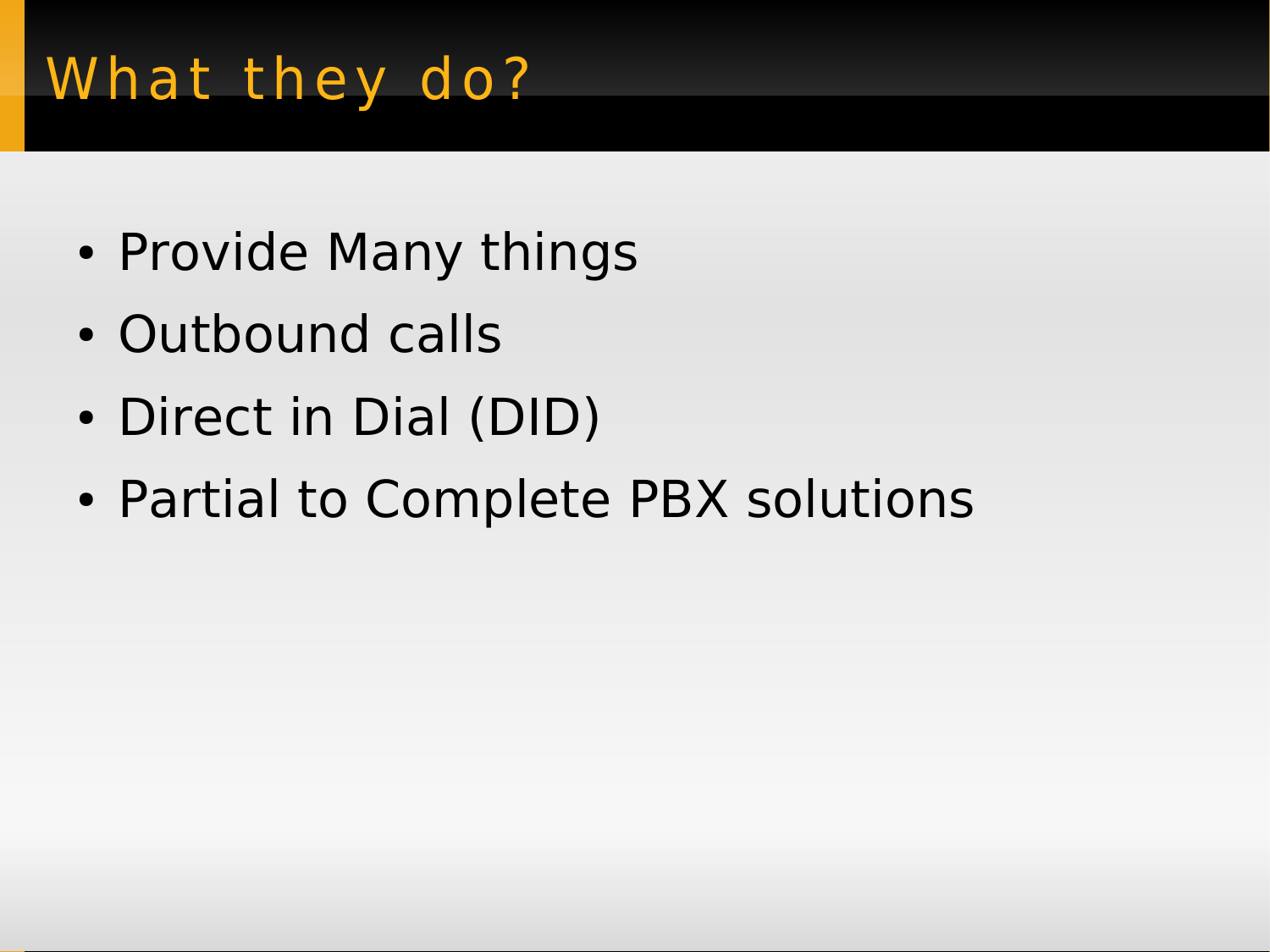## What to look for?

- Supported Codecs
- Latency
- Price, Flagfall
- Protocols
- Where they have DIDs
- Number concurrent calls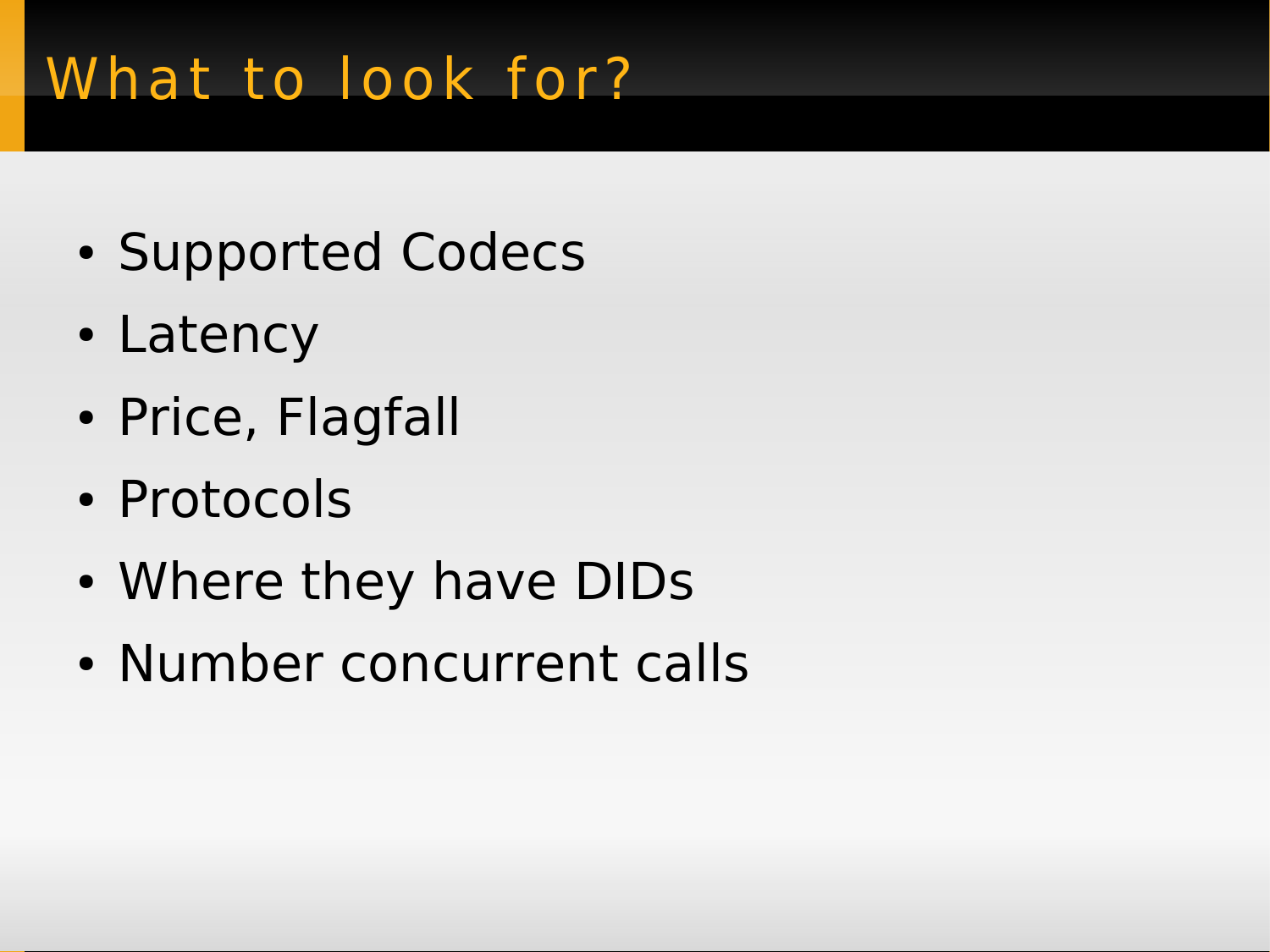## My preferences

- SIPMe for outbound
	- Cheapest mobile rates
- OzTell for inbound
	- Cheapest per number DID
- Other places to look
	- whirlpool
	- your ISP
	- Bundling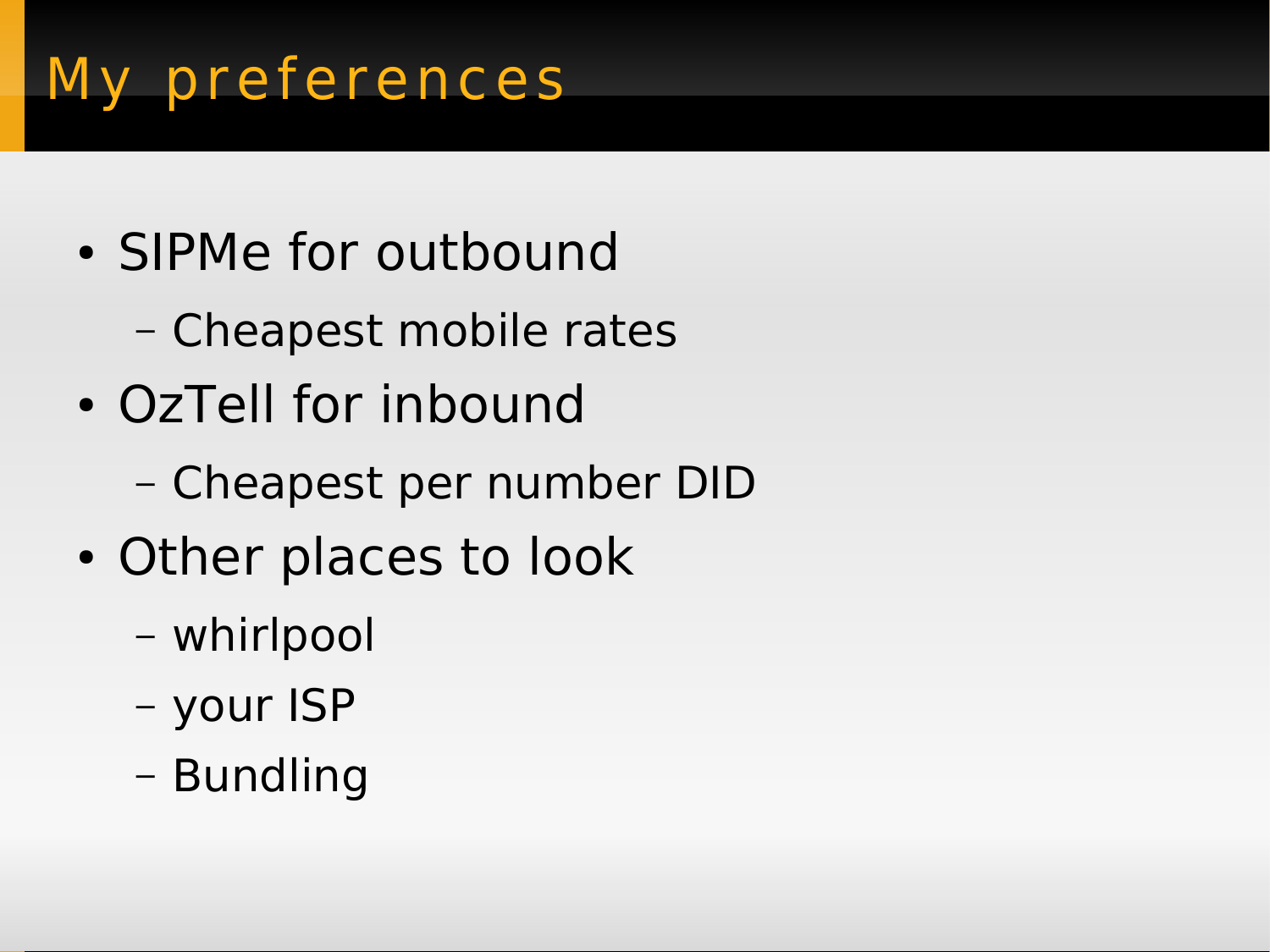# Beagle Case Study



#### Keith "VoIP you say, maybe we should sell that sucker"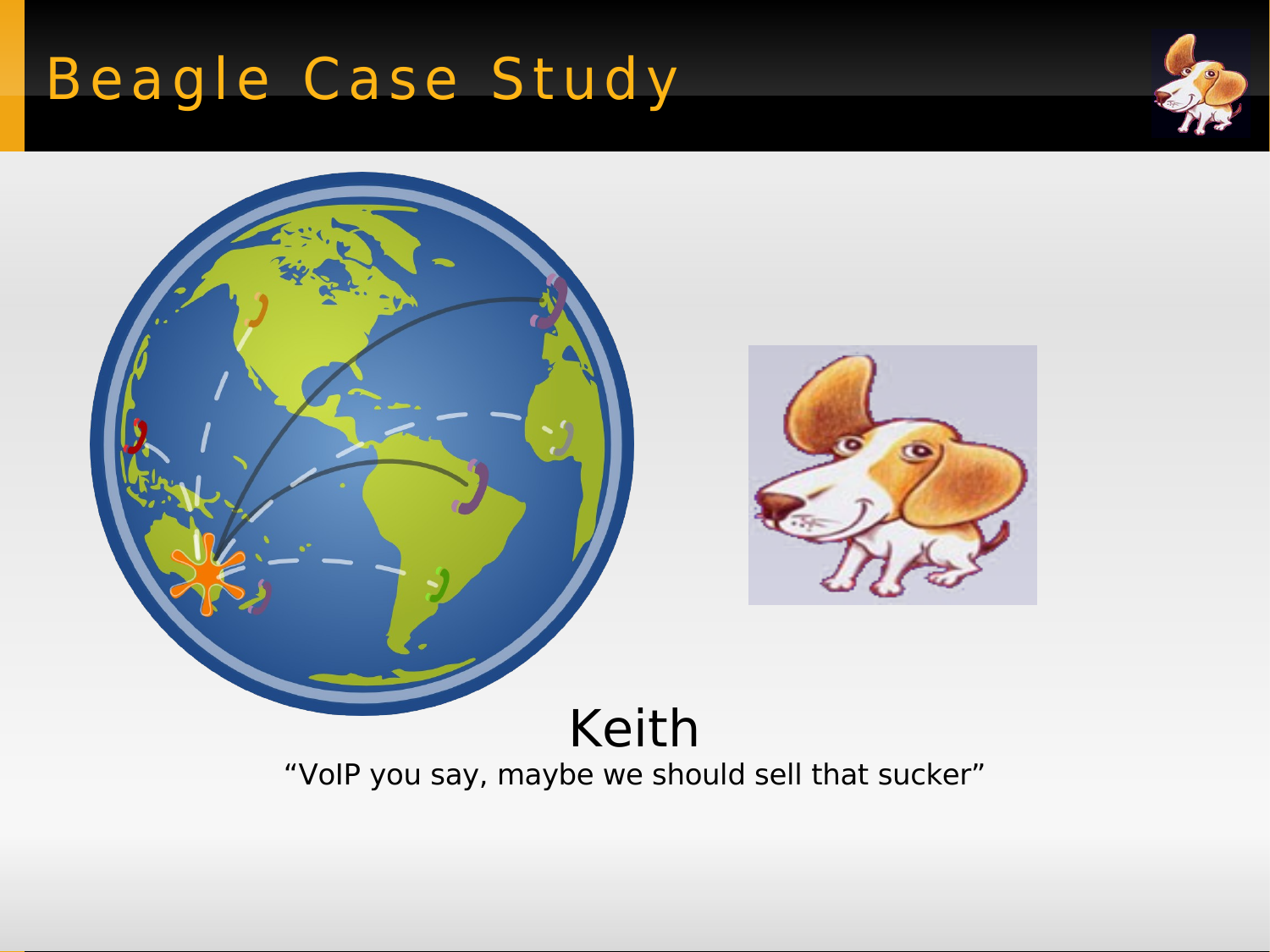



- Second ISDN number rang my desk phone
- All out bound calls went via ISDN
- Could have just used an analogue phone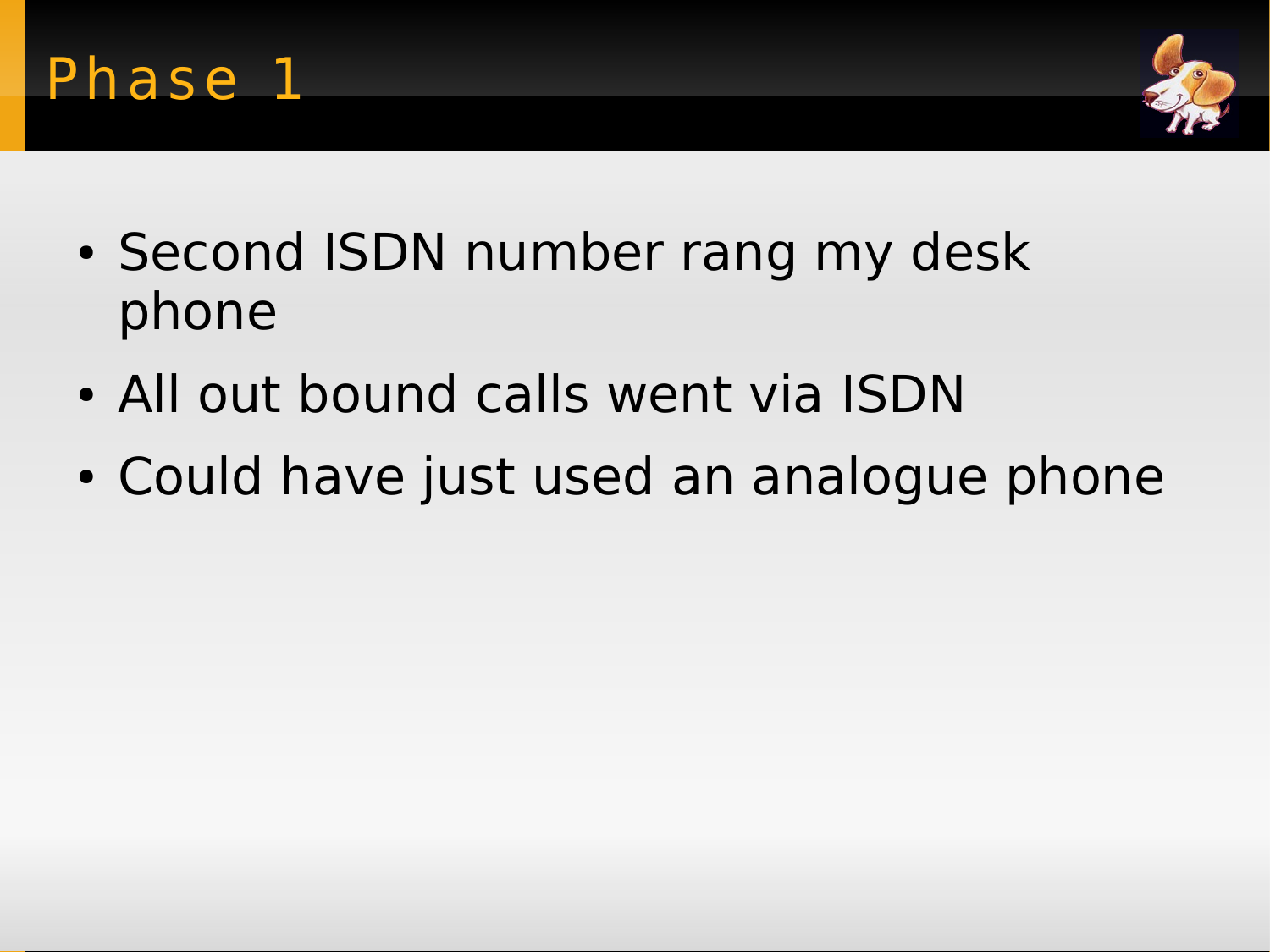

- Setup a 3 level menu IVR
- Menus gave some basic help
- Phone on my desk rang
- Voicemail
- Multiple mailboxes for Sales, Support, etc
- Later voicemail emailed direct to Request **Tracker**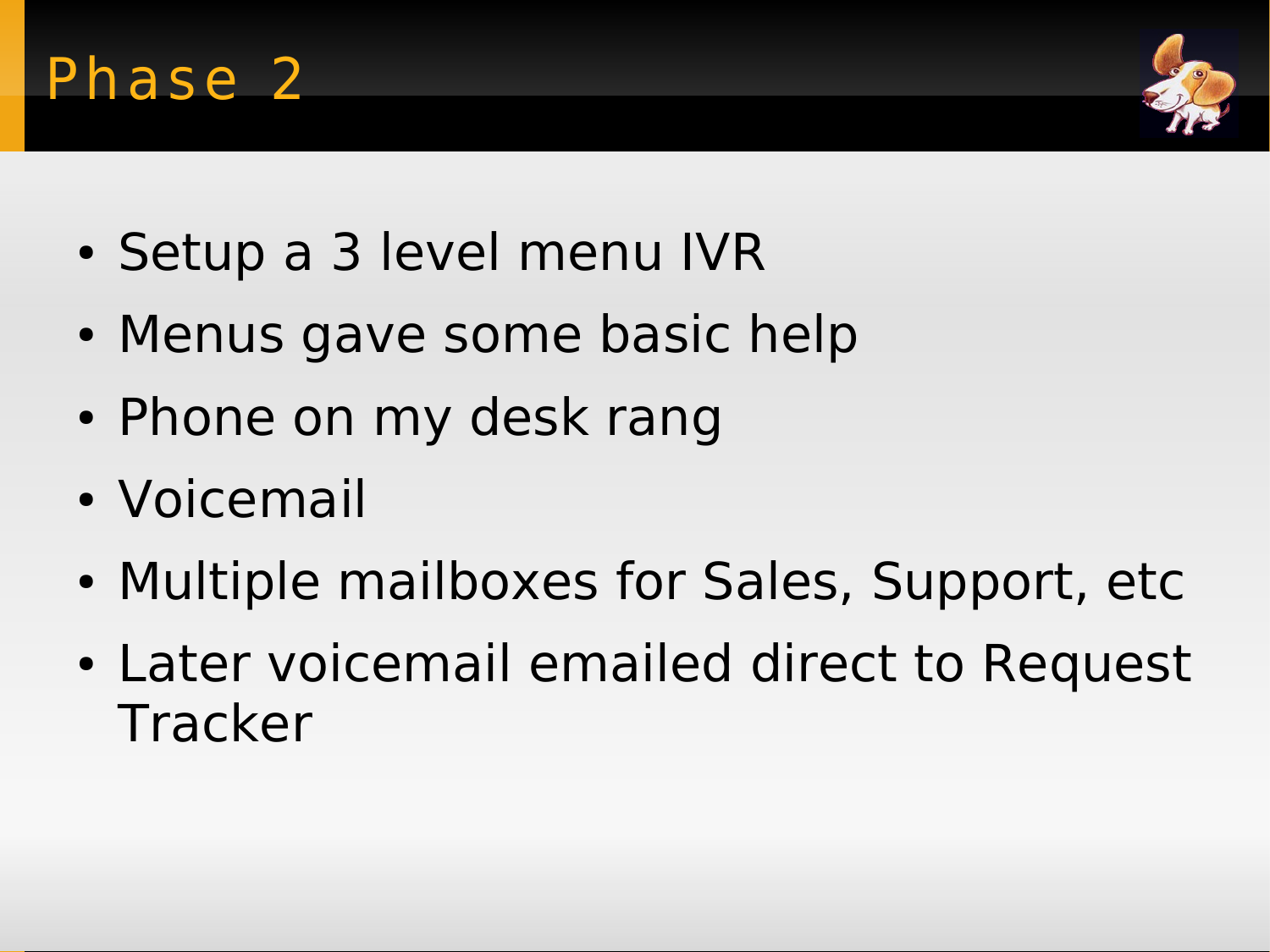

- Distributed Call Centre
	- My Desk
	- My Sisters
	- Mum's kitchen
	- 2 Suburbs away
	- Ireland
	- Brazil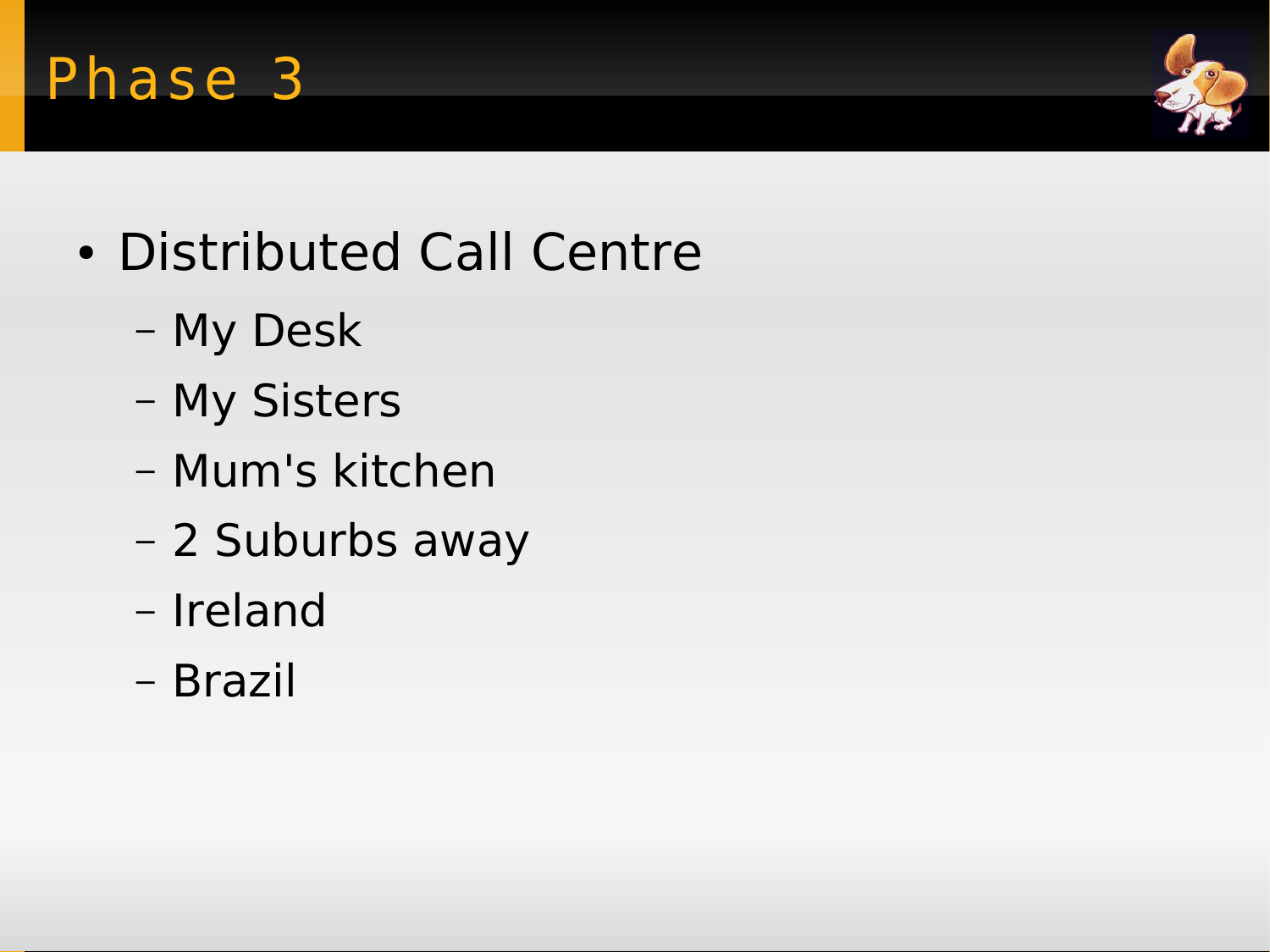- Mobile calls where costing too much
- Use a mobile POD with Optus SIM card
- Didn't work to well due to reception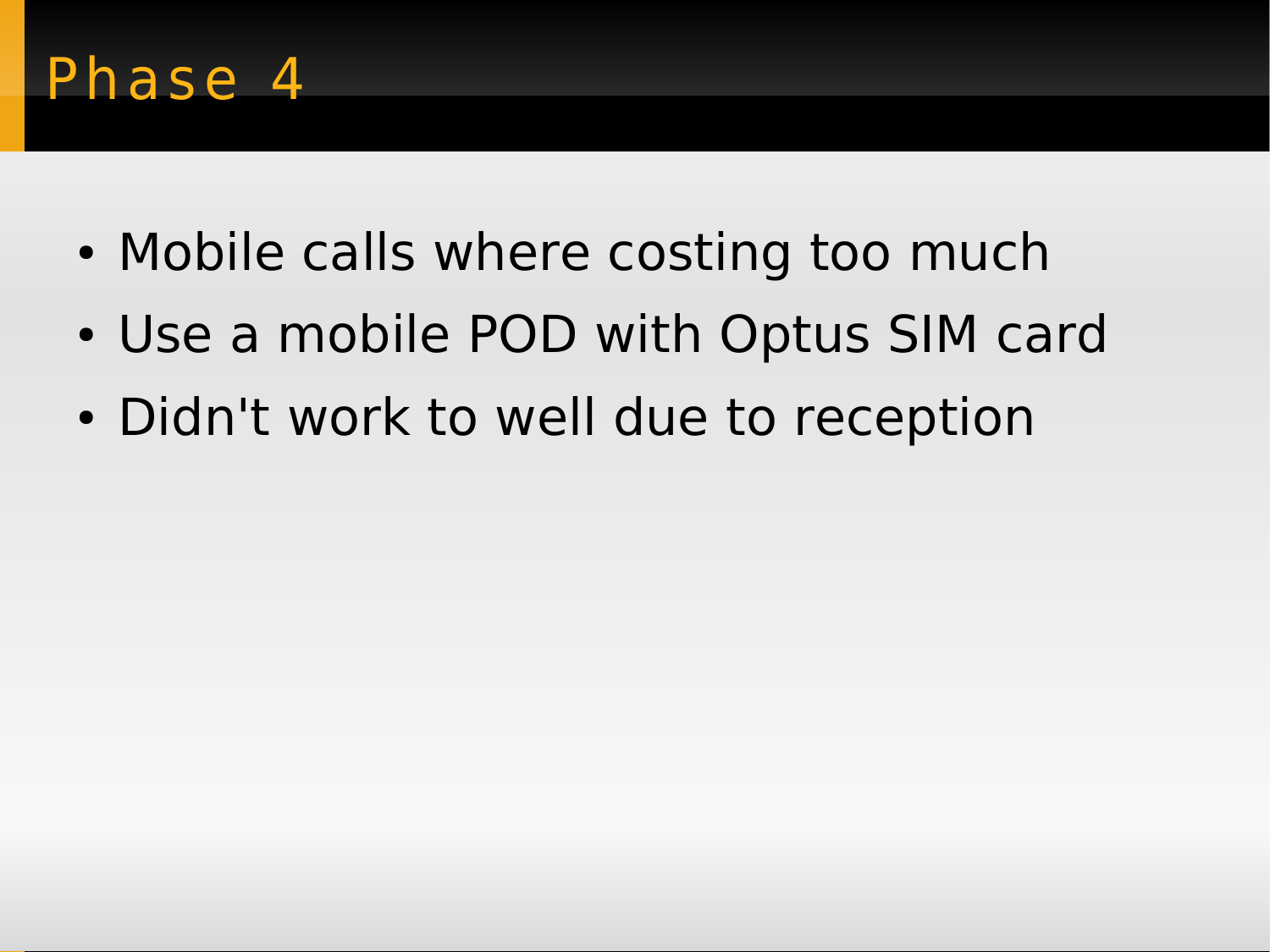- Switch to outbound provider SIPMe
- Saved on STD and mobile calls
- No drop in quality
- Can now accept more than 2 calls at once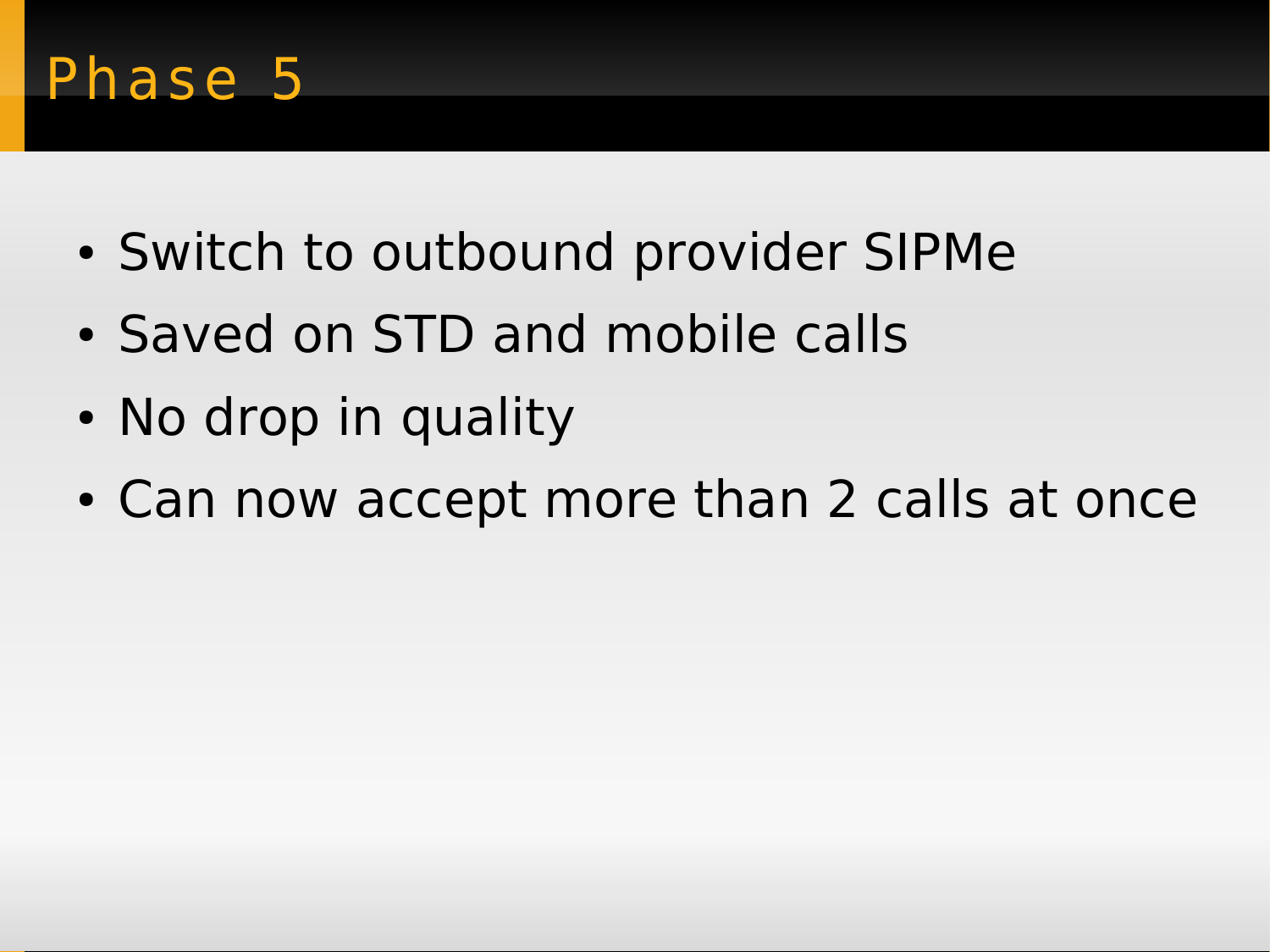## Phase 6 (Future)

- Remove reliance on copper and Telstra
- Move Asterisk into an IDC
- Point 1300 number at VoIP provider indials
- Indial per state to reduce 1300 number costs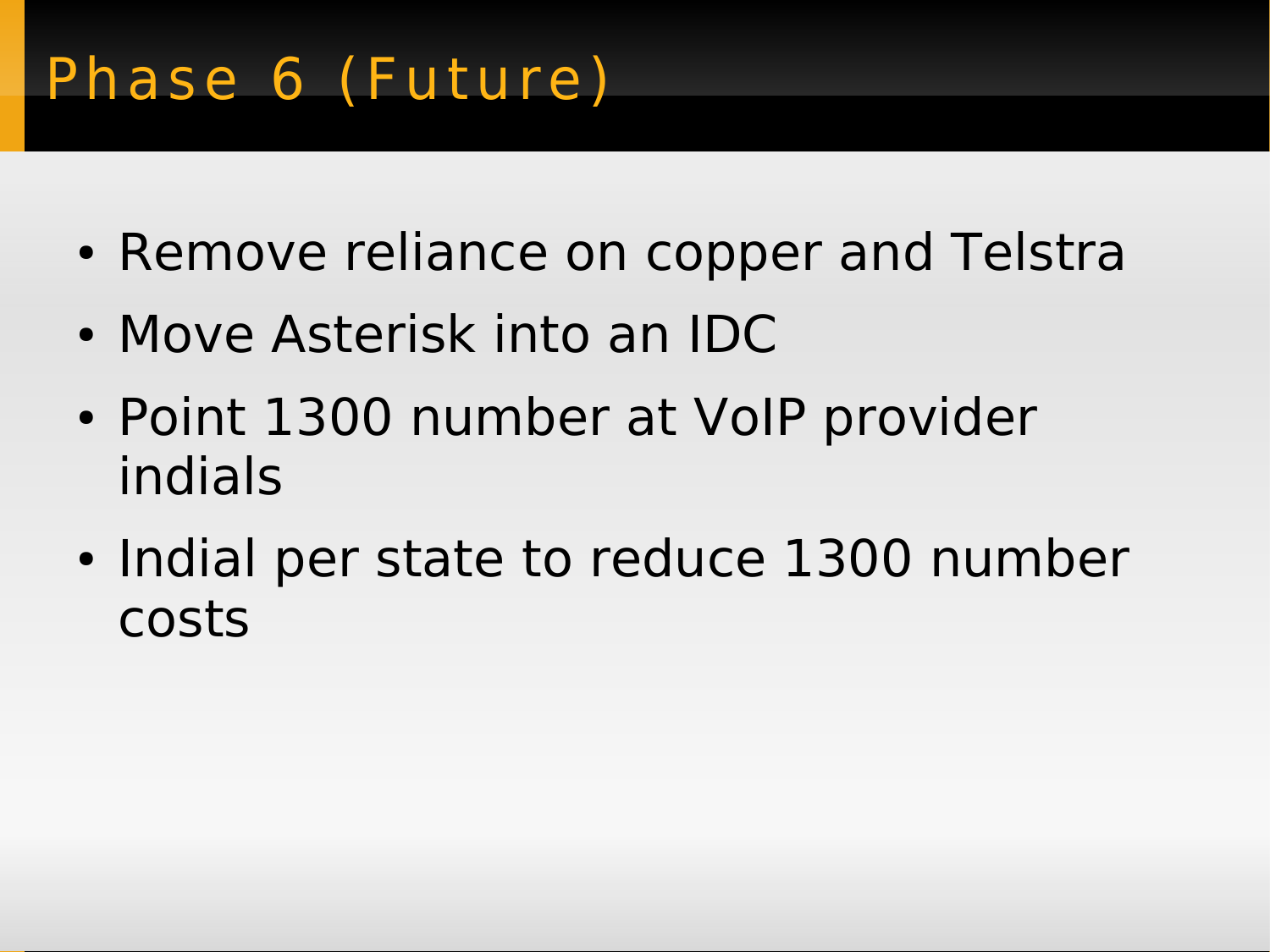#### **Benefits**

- Everyone has a phone
- Calls between offices are free
- Conferencing
	- Hardware phones make this easy
- LCA emergency number uses this setup and only rings during AU business hours
- Hands off to mobile phones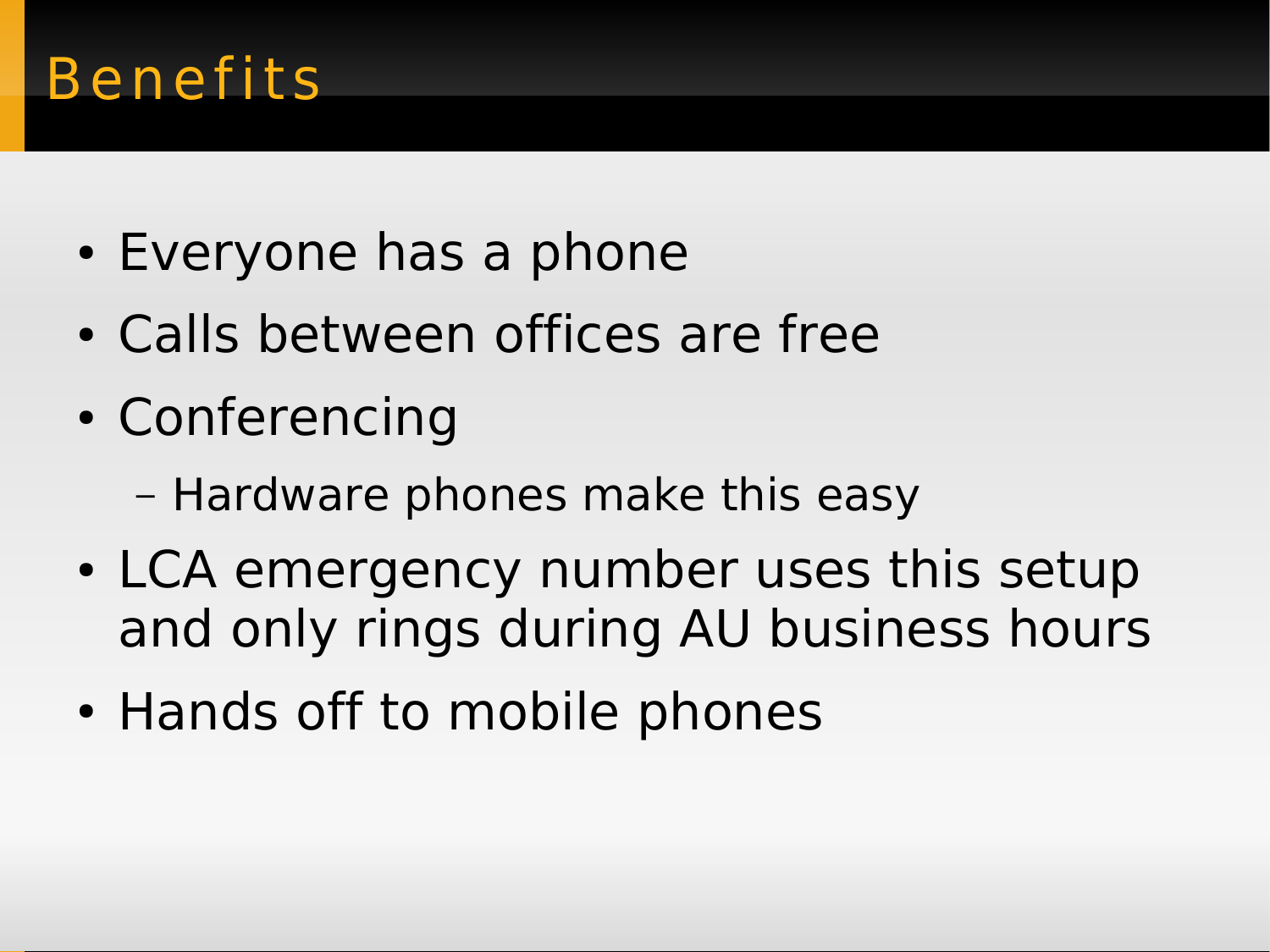#### emo

Hopefully time for this. Although demos never work anyway. See I predicted it so I have an excuse :)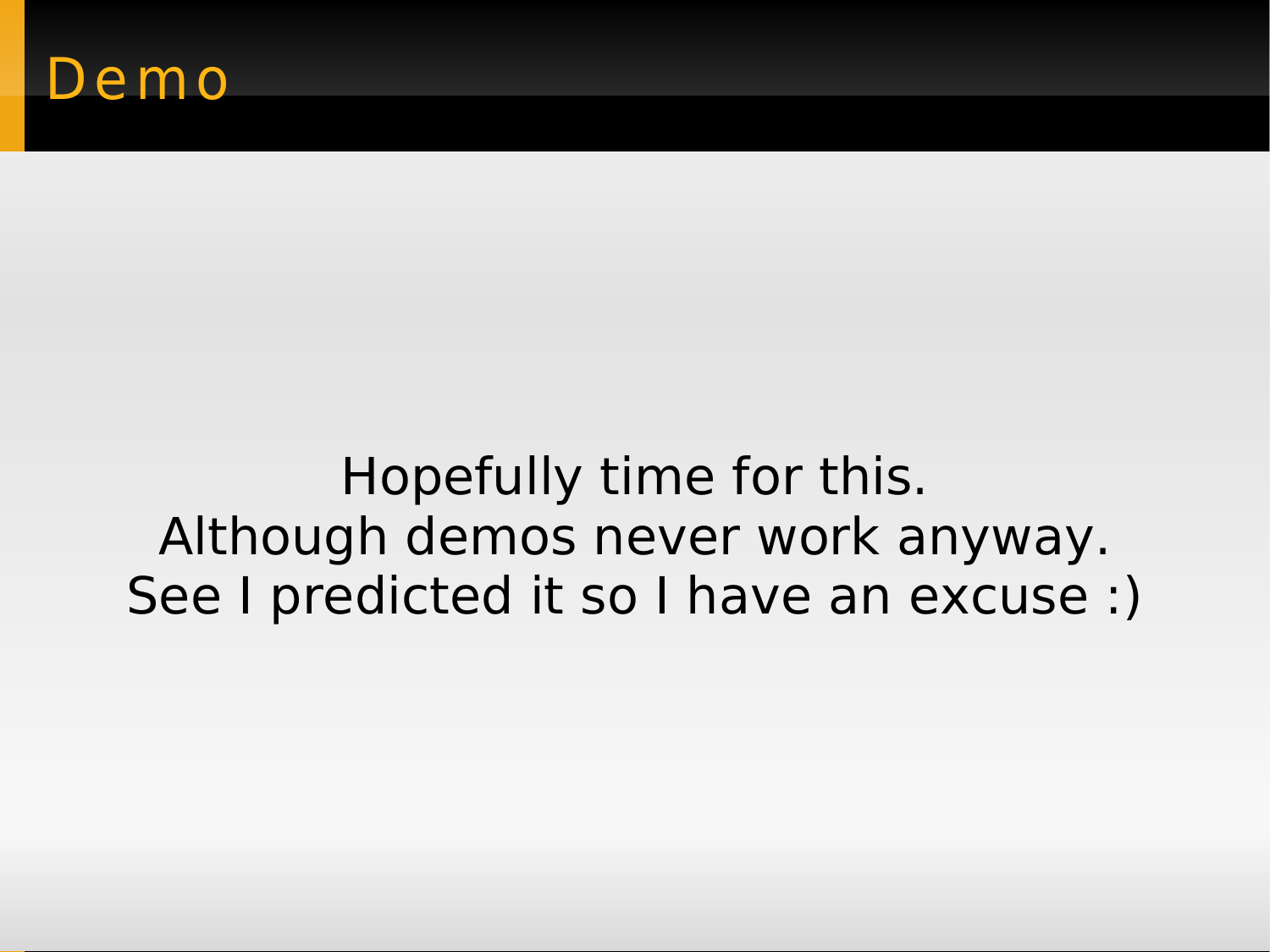#### Resour ces

- http://asterisk.org
- [http://voip-info.org](http://voip-info.org/)
- http://www.connect802.com/voip bandwidth.php
- http://www.whirlpool.net.au
- http://ozvoip.com